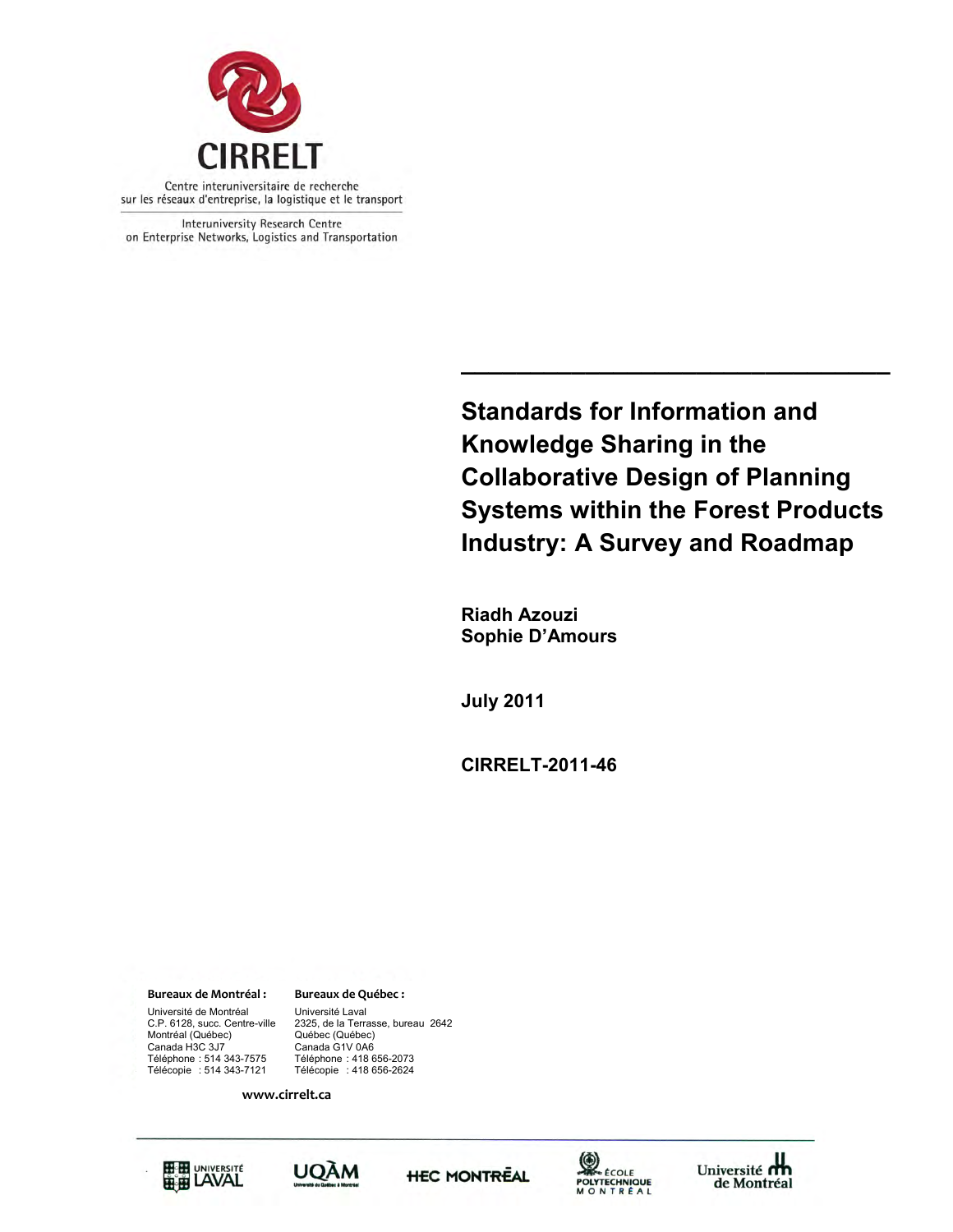# **Riadh Azouzi\*, Sophie D'Amours**

Interuniversity Research Centre on Enterprise Networks, Logistics and Transportation (CIRRELT) and Department of Mechanical Engineering, 1065, avenue de la Médecine, Université Laval, Québec (Québec), G1V 0A6

**Abstract***.* Canadian academic researchers, in collaboration with FPInnovations managers and researchers are proposing to build an NSERC Strategic Research Network on Value Chain Optimization (VCO) that aims to provide the industry and policy makers with new advanced planning and decision support systems to design and deploy optimized forest bioeconomy networks. New value propositions are to be evaluated from a global value chain perspective. The decision-making processes, from strategic to operational, as well as the implementation processes are to be studied within the NSERC VCO Network. Designs of innovative, agile and integrated logistics and manufacturing systems are also expected. The research is to be organized around five themes which are numbered T1 to T5 in the figure below.



. Themes T1 to T4 develop a hierarchical approach to value chain optimization. Theme 5 addresses a broader comprehensive knowledge representation (Knowledge representation for agent-based and sector modelling). At each thematic level, we ask the following two questions: i) how can we create the maximum possible value from the forest value chain as defined at this level, and ii) how can we redesign the forest value chain to enable the creation of more value from Canada's most significant natural resource. Throughout this, our major focus is meant to be on the value chain and the network of values and not just its links. The focus of this paper is on theme T5. It stresses on the need for gaining a common representation and understanding of the different components of the value chain as this will permit evaluating forest and industry strategies, supply chain configurations and planning approaches using simulations. Agentbased modelling (ABM) is favored to facilitate the assessment of different scenarios, however, the information and knowledge sharing (IKS) in a collaborative modeling context remains an issue. This paper discusses the need for collaborative modelling and simulation of the FPVC, and surveys the literature about the most significant standardization initiatives for IKS and ABM platforms with focus on the FPVC. Then the key findings are explained, and a roadmap toward defining a standard for value chain modeling is proposed. Finally, the results of an assessment of the perspective of Canadian researchers on the required standards are presented.

**Keywords**. Information and knowledge sharing, standardization, value chain, agent-based modelling, forestry.

**Acknowledgements.** This research was conducted with the financial support of the Natural Science and Engineering Research Council of Canada (NSERC) under the strategic network on optimizing value chains and the FORAC research consortium. Also, we thank Steven Northway (University of British Columbia), Francis Fournier (FPInnovations), Jonathan Gaudreault (FORAC consortium) and Jean-Marc Frayret (École Polytechnique) who kindly accepted to provide us with their perspectives on the results of the research.

Results and views expressed in this publication are the sole responsibility of the authors and do not necessarily reflect those of CIRRELT.

Les résultats et opinions contenus dans cette publication ne reflètent pas nécessairement la position du CIRRELT et n'engagent pas sa responsabilité.

**\_\_\_\_\_\_\_\_\_\_\_\_\_\_\_\_\_\_\_\_\_\_\_\_\_\_\_\_\_**

<sup>\*</sup> Corresponding author: Riadh.Azouzi@cirrelt.ca

Dépôt légal – Bibliothèque et Archives nationales du Québec Bibliothèque et Archives Canada, 2011

<sup>©</sup> Copyright Azouzi, D'Amours and CIRRELT, 2011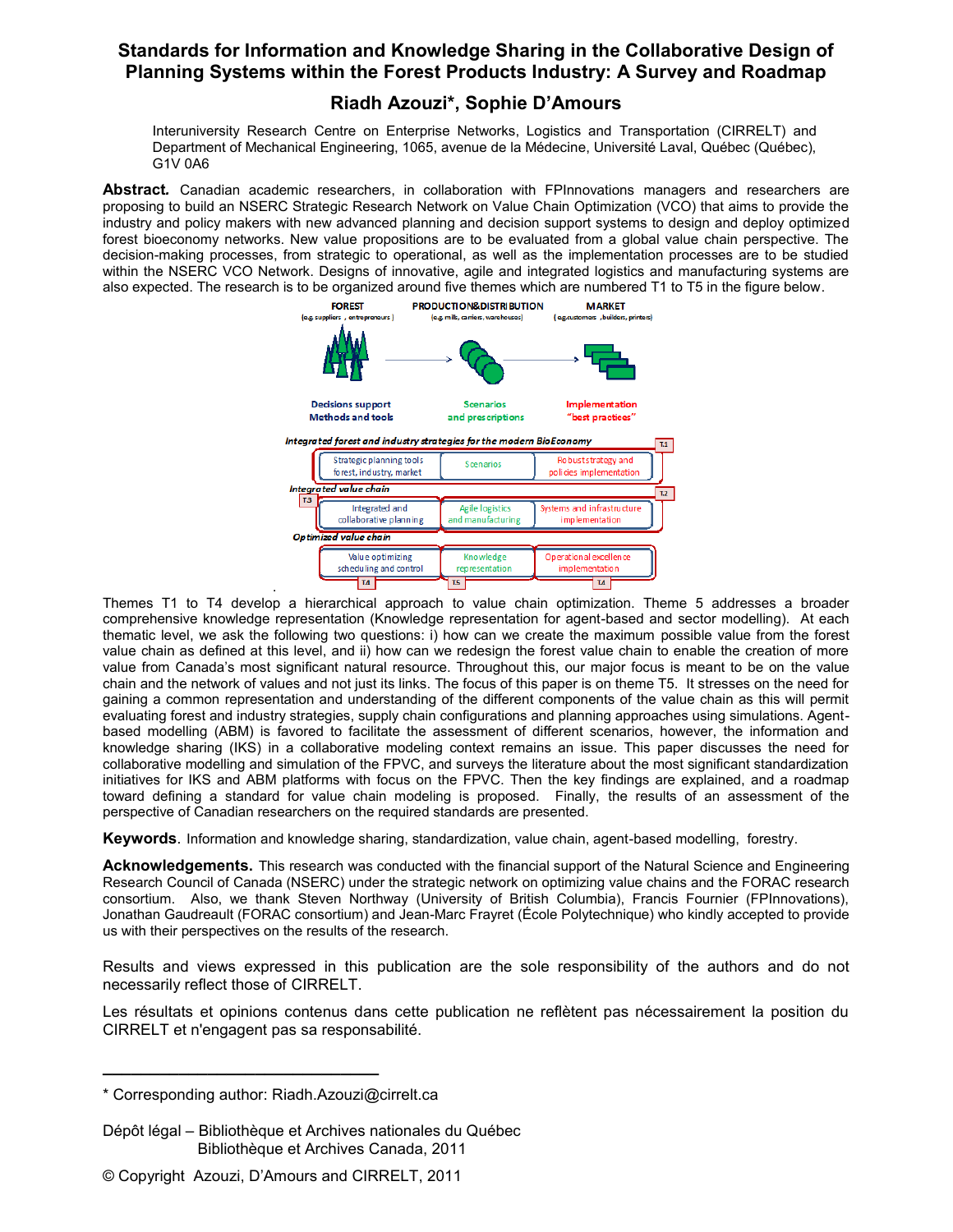# **1 Introduction**

Canadian academic researchers, in collaboration with FPInnovations, a national forest research institute, are proposing to build a strategic research network on value chain optimization (VCON) that aims to provide the industry and policy makers with new advanced planning and decision support systems to design and deploy optimized forest bioeconomy networks. New value propositions are to be evaluated from a global value chain perspective. The network should develop and maintain virtual business test-benches providing data sets and rich business contexts to aid demonstration of the potential benefits of the different integration and synchronization methods. It has favored an agent-based approach to facilitate the assessment of different scenarios, however, the sharing of information and knowledge in a collaborative modeling context remain a key theme. This paper is focused on this issue. It surveys the literature about the most significant standardization initiatives for IKS and ABM platforms with focus on the FPVC, and it proposes a roadmap towards defining a collaborative knowledge-based platform (CKBP) to support researchers within the VCON.

The paper is organized as follows. In Section 2, the collaborative design of planning systems within the forest products industry is discussed. Section 3 presents the literature review It begins with an overview of the components of a typical architecture for information and knowledge exchange in value chain followed by a review of the most significant standardization initiatives and ABM platforms in value chain. Then, the focus is on the standardization initiatives and ABM platforms that were specifically developed for the forestry. This section terminates with a summary of the key findings. Section 4 presents the proposed roadmap.. Finally, section 5 presents the results of an assessment of the perspective of Canadian researchers on the required standards.



*Fig. 1. Value chain of the forest products industry*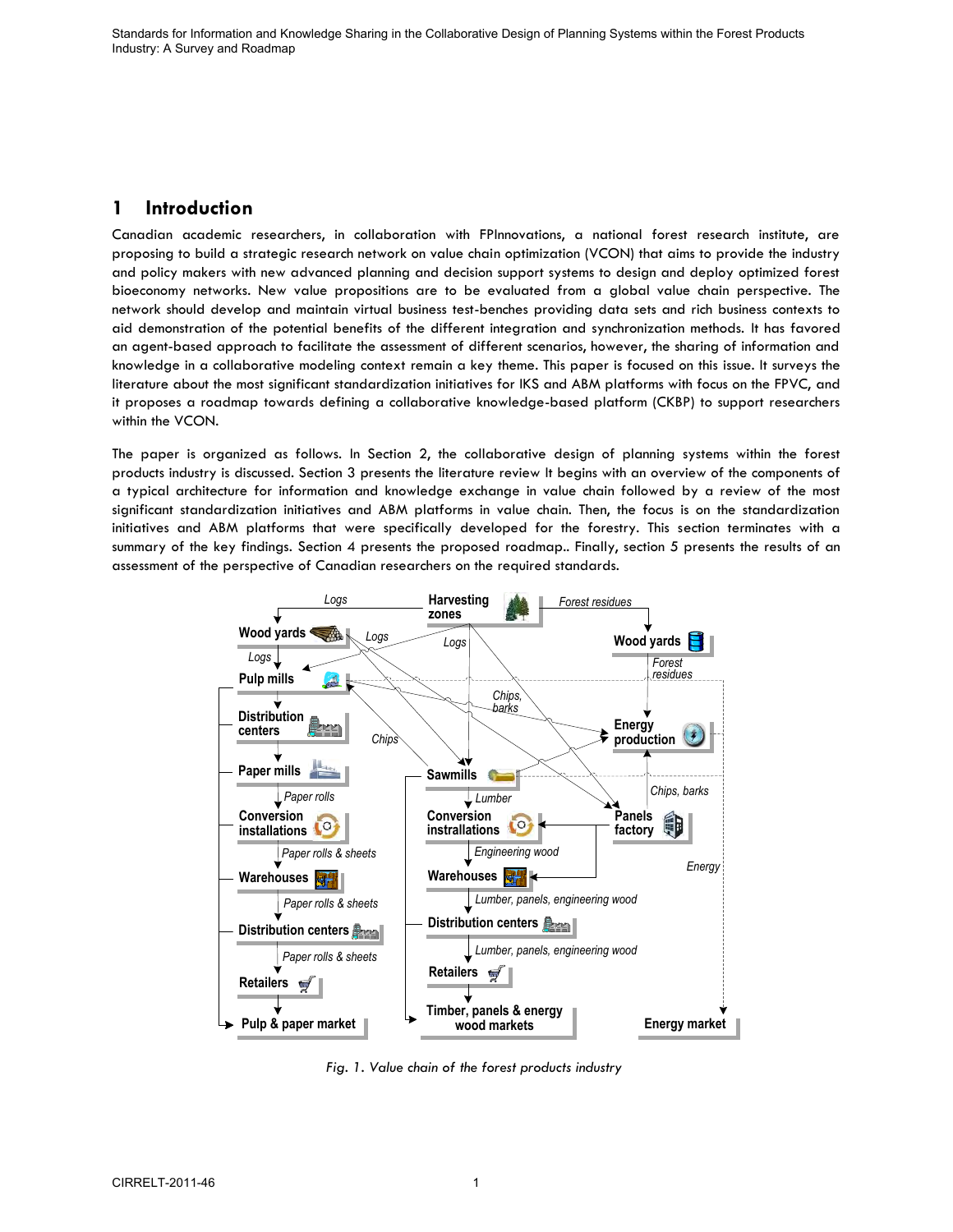# **2 Collaborative Design of Planning Systems within the Forest Products Industry**

To transform a tree in forest products and then to deliver them to a customer requires the intervention of several actors (e.g., person, organization, business unit and network. See Figure 1). These actors must ensure all the necessary activities for the management of the forest, deployment of a network of roads, transport of trees, logs and residues, first and second transformations, and distribution and recovery. They must maximize their profits in respect of the social and environmental constraints. Besides the physical assets and inventories, there are all the knowledge resources and product/service designs groups provided by firms and research institutions. The coordination and the planning of the use of all these resources strongly contributes to the improvement of the competitiveness of the companies involved in the value chain [\[1\].](#page-15-0) As defined by the management study guide, coordination is "the unification, integration, synchronization of the efforts of group members so as to provide unity of action in the pursuit of common goals". On the other hand, resource use planning is a problem that is known with its different scales or hierarchical nature. Hierarchical planning of the FPVC is characterized with its top-down and bottom-up effects (see Figure 2). These effects are known to pose a real challenge to value chain planning in general. However, what makes it more challenging here is the fact that the forest is a natural resource, the management of which is known with the socioeconomic as well as ecosystem processes it encompasses and is characterized by complexity, seasonality, uncertainty, information deficits and asymmetries, etc [\[1\]\[2\].](#page-15-0) Besides, the fact that most of the wood comes from Crown timberlands gives the government and local units important roles in the planning of the use of the forest resources.



*Fig. 2. Decisions scales for the planning of FPVC* 

From the above discussion, it is clear that in order to solve this planning problem and facilitate future research and managerial practice, the adoption of a highly flexible framework for integrated and collaborative modeling and simulation becomes a necessity. This framework should enhance (i) the cooperation of different and multidisciplinary models, and (ii) the seamless IKS throughout these models [\[3\]\[4\]](#page-15-1)[\[5\].](#page-15-2) To better understand what is really meant by IKS, it helps to visualize the value chain like a layered structure as shown on Figure 3: the data resource layer (the foundation) supporting the information engineering and knowledge environment layer, in turn, supporting the business strategies layers. Data resources are analyzed to develop information. Information exchange supports the knowledge environment (by creating new knowledge or assist knowledge exchange). Knowledge is used in resolving complex business problems, or in gaining successful business ideas.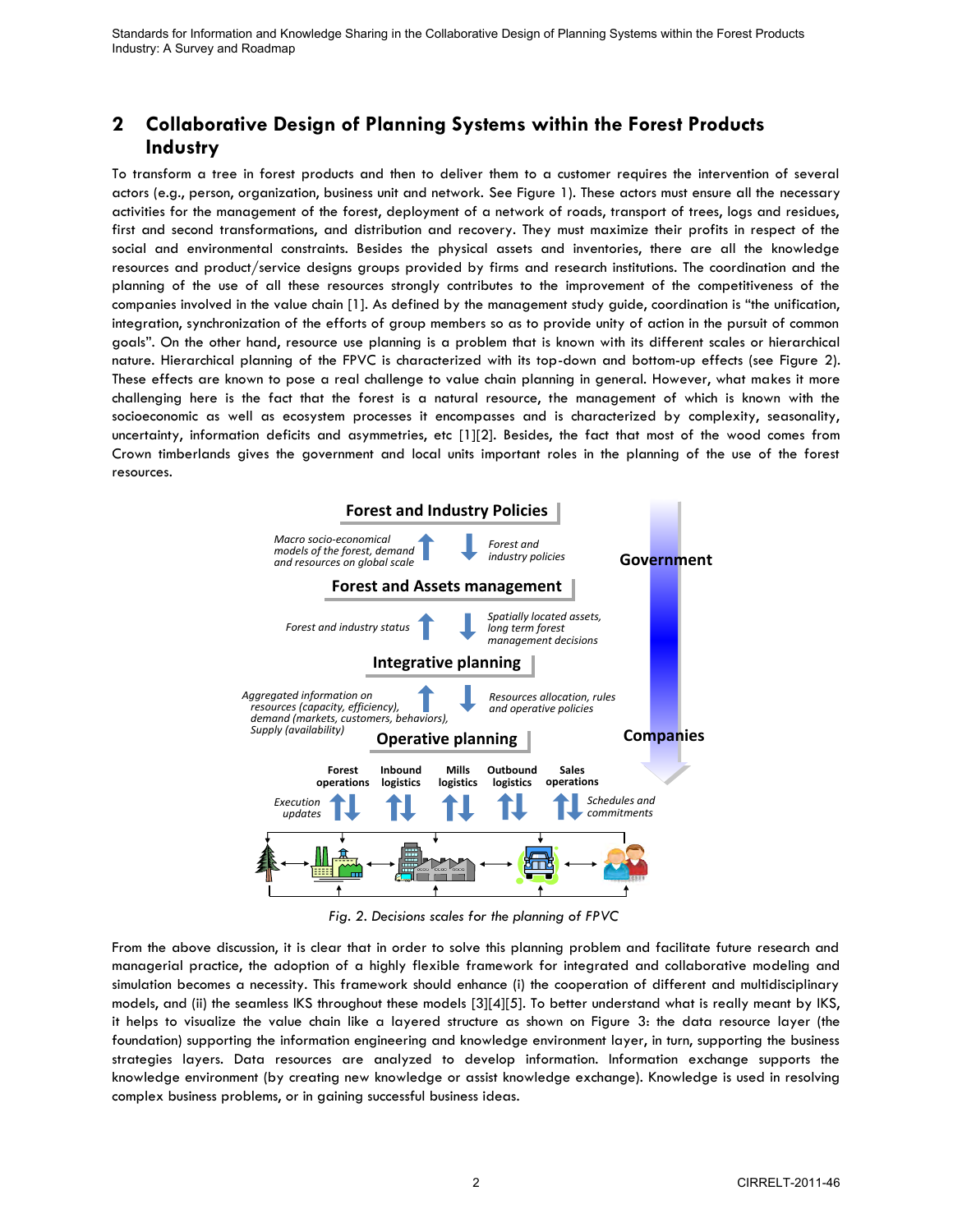

*Fig 3. Architecture of a B2B interaction framework and a layered view of the value chain (adapted from [\[6\]\)](#page-15-3)* 

# **3 Literature review**

This section aims at reviewing independent and industry-specific standardization initiatives and ABM platforms used in value chain. Industry-independent standards are not specific to any industrial sector. Furthermore, most of the standards presented below emerged through joint effort of members of well-known organizations. The members form a non-profit association, and the standards are based on their consensus. Such standardization process is known as "consortium standardization" as opposed to formal, project-based, and industry standardization [\[13\].](#page-15-4) But first, we find it more convenient to take a broad view of the components involved in the typical information and knowledge exchange architecture in value chain.

## 3.1 Overview of the components in a typical architecture for IKS in value chain

IKS can occur when two business partners interact. Figure 3 depicts the typical architecture of a B2B interaction framework. Notice that the terms "framework" and "standards" are used interchangeably in the e-business literature. Basically, the interactions occur in three layers: communication, content and business process layers. For example, in Figure 1, Sawmill and Pulp mill need to agree on their joint business process (e.g. contracts, delivery mode). Sawmill needs also to "understand" the content of the purchase order sent by Pulp mill. Finally, there must be an agreed upon communication protocol to exchange messages between Sawmill and Pulp mill. If the communicating partners use different communication protocols, then a gateway should be used to translate messages between heterogeneous protocols. The content layer provides languages and models to describe and organize information in such a way that it can be understood and used. At this layer, companies interact through business documents that communicate a semantically complete business thought: who, what, when, where and why (the "what" is typically the product). Business documents are composed of three types of components: core components, domain components, and business information objects. A core component is a syntax-neutral description of semantically meaningful business concepts (e.g. "Date of Purchase Order", "Sales Tax", and "Total Amount" could be core components for parts of a purchase order). Domain components and business information objects are larger components stored in the domain library and business library, respectively. For example, a "Purchase order request" business document guides how products, dates and currencies are presented. This is achieved by schemas provided by the e-business frameworks for validating the contents of business documents [\[6\]\[7\].](#page-15-3) The objective of interactions at this layer is to achieve a seamless integration of data formats, data models, and languages. Information translation, transformation, and integration capabilities may be needed to provide reconciliation among disparate representations, vocabularies, and semantics. Finally, the business process layer is concerned with the conversational interactions (i.e., joint business process) among services. The objective of interactions at this layer is to allow autonomous and heterogeneous partners to come online, advertise their terms and capabilities, and engage in peer-to-peer interactions with any other partners.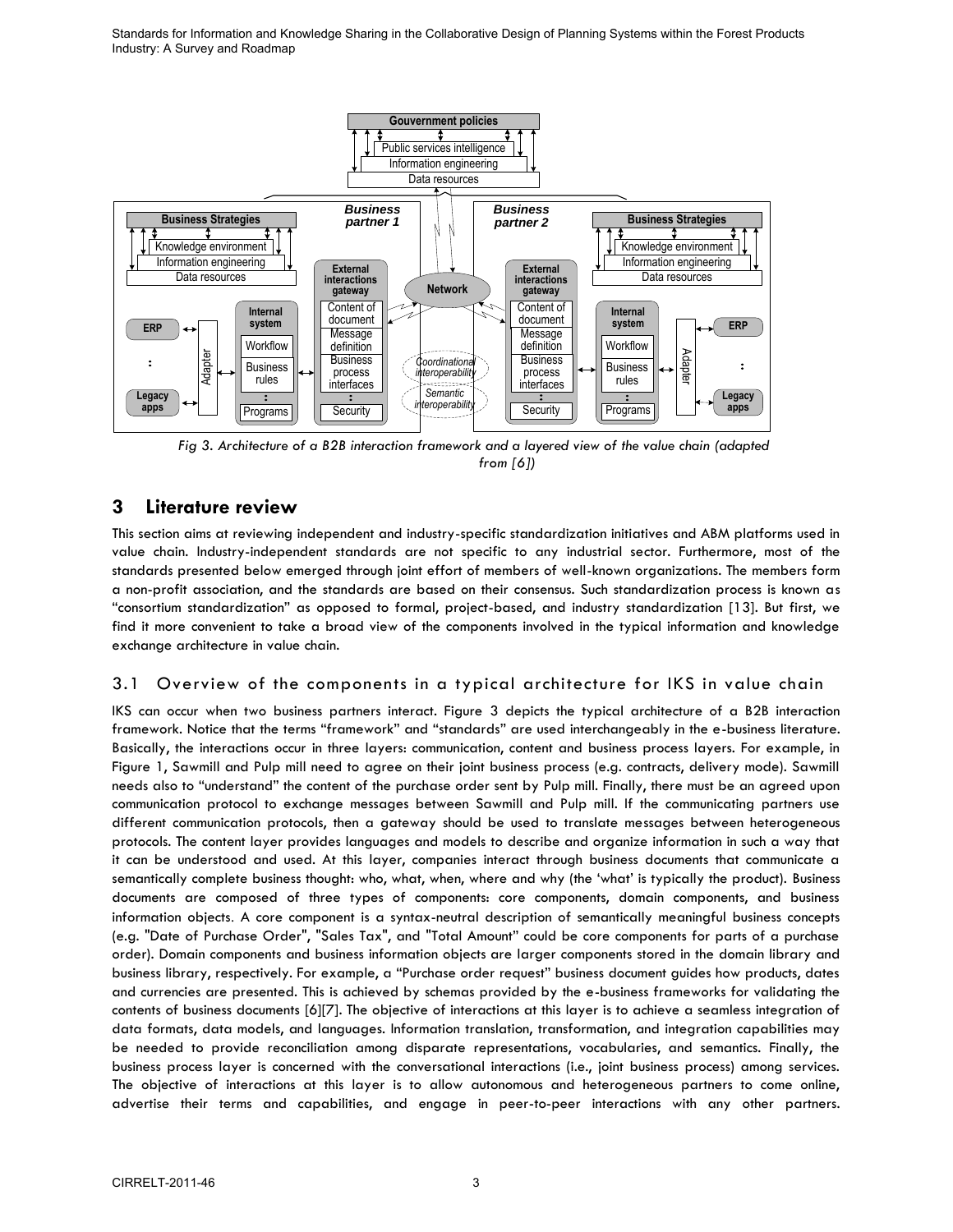Interoperability at this higher level is a challenging issue because it requires the understanding of the semantics of partner business processes. A brief overview of the different components encountered in a typical architecture for IKS in VC is provided in Appendix A.

## 3.1.1 Industry-independent standardization initiatives for information and knowledge sharing

## *EbXML*

ebXML (E-Business XML, [www.ebxml.org\)](http://www.ebxml.org/) is a modular suite of specifications edited by OASIS (Organization for the Advancement of Structured Information Standards, [www.oasis-open.org\)](http://www.oasis-open.org/) and UN/CEFACT (United Nations Centre for Trade Facilitation and Electronic Business). It provides a standard method to exchange business messages, conduct trading relationships, communicate data in common terms, and define and register business processes. ebXML does not use its own e-business vocabularies to describe business documents. Instead, ebXML documents are assembled from core components. In addition to the core components, the underlying architecture of ebXML comprises the following elements: a messaging service, registry/repository, business process specification schema, collaborative protocol profile/agreement, and core components. ebXML enables the implementation of Web Services protocols, such as WSDL (Web Services Definition Language), UDDI (Universal Description, Discovery and Integration) and SOAP (Simple Object Access Protocol). Notice that Web Services are application programming interfaces designed to support machine-to-machine interaction over a network. Finally, according to Chituc et al*.* [8] "Opinions on ebXML potential are mixed. While it serves as starting point in some applications, there are authors who do not bet much on its future".

## *RosettaNet*

RosettaNet (www.rosettanet.org) is a non-profit consortium of major companies (more than 400 of the world"s leading information technology, electronic components, semiconductor manufacturing, and solution provider companies) working to promote open e-business. RosettaNet has published several specifications to facilitate e-business in the high-technology industries. The most important part of RosettaNet is the business process specifications called PIPs (Partner Interface Processes). Currently, RosettaNet covers over a hundred PIPs and associated business documents. RosettaNet also provides a messaging specification called RNIF.

## 3.2 Standardization initiatives for IKS related to the forest industry

## *PapiNet*

On the papiNet website [\(www.papinet.org](http://www.papinet.org/)), papiNet is presented as "a set of common electronic formats and terminology for the paper and forest products industry, designed to facilitate system-to-system real time exchange of information between buyers and sellers". It was formed in 2000 by 23 members of CEPI (Confederation of European Paper Industries) and GCA (Graphic Communications Association). Today, the papiNet consortium includes more than 40 members (such as International Paper, StoraEnso and Time)., and Several segment user groups have been formed in order to agree upon business rules, processes and data to be used in a specific paper market segment (Carton board, Fine paper, Label stock, Packaging, Publication paper, Pulp, Recovered paper, Transport & logistics, WoodX, Forest Wood Supply, XBITS for books).(Book)). The scope of those groups is to agree upon business rules, processes and data to be used in a specific paper market segment, basically a template.



*Fig. 4. papiNet interoperability (source: www.papinet.org)*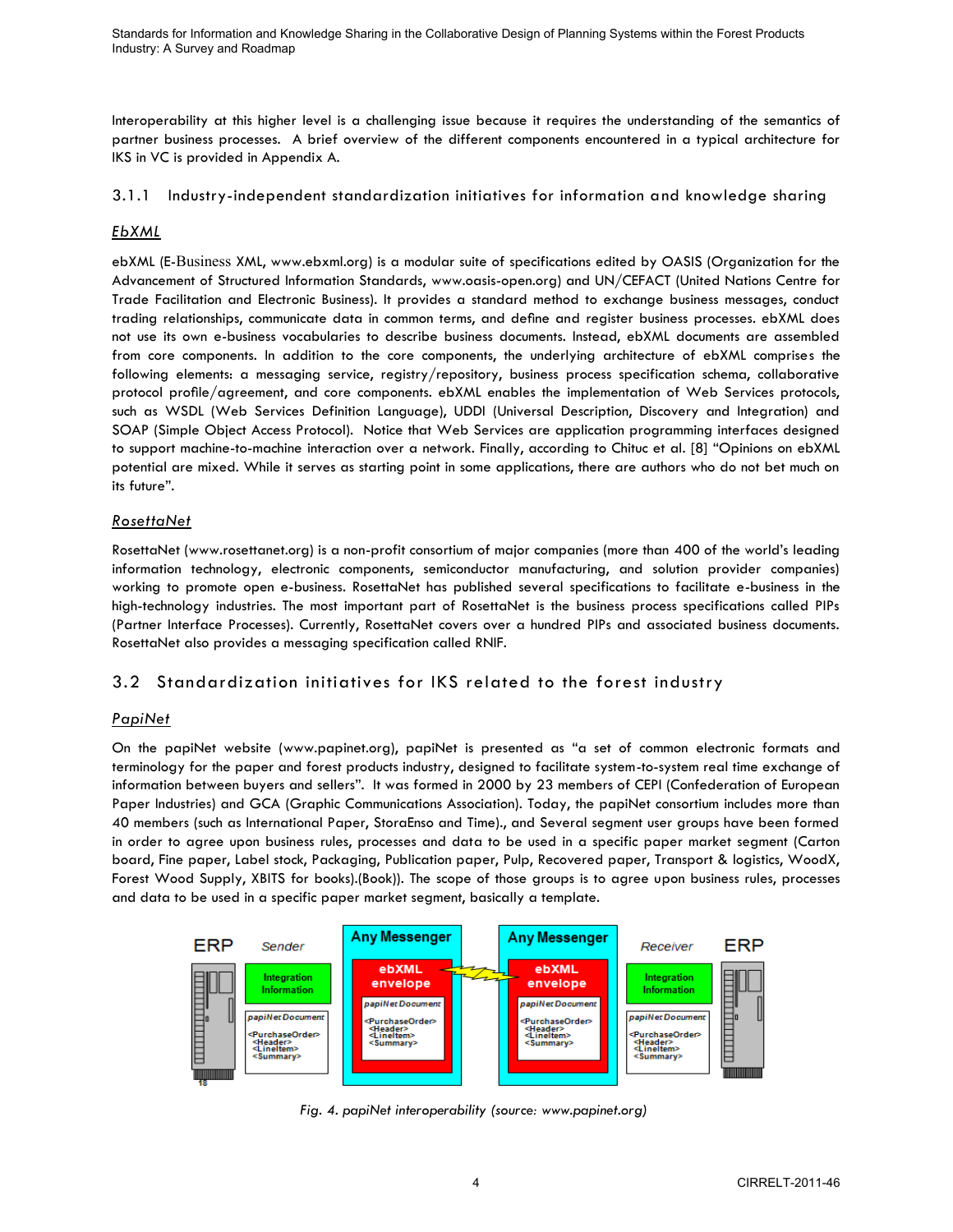papiNet provides specifications for 36 business documents and related business processes, available in three categories: Basic order fulfillment, Supply chain management, and Product quality (invoice, dispatch note, stock status, stock adjust, order, call-off, etc). Finally, papiNet uses the ebXML messaging service as an envelope for the documents, and offers a Trading Partner Agreement (TPA) template. TPA documents capture the essential information upon which trading partners must agree in order for their applications and business processes to communicate, including participation roles, communication and security protocols, and a business protocol (valid actions and sequencing rules, etc).

### *ELDAT*

ELectronic DATa is Germany"s widely valid data interface in the wood trade, with which the information between the partners is exchanged and standardized in such a way that they can be worked on by means of electronic data processing; this standard serves for the exchange of product data of raw wood (logs) and contractual data between forest owners, wood consuming industries (especially mills and pulp industry), wood traders, and carriers in the German wood market. The standard is conceived for file-based exchange using comma-separated text files or XML files. The data model consists of a dozen entities with a huge number of attributes, combined with an extensive controlled vocabulary. Unfortunately no interesting reference to this standard could be found in the literature. ELDAT is a mutual initiative of the forest companies under the backing of the technical research for silviculture and forest management institute (KWF).



*Fig. 5. Illustration of how standardized messages are used in different information flows using the StanForD standard. The dashed arrows illustrate information flows that are based on other data standards as for example papiNet (source: [www.skogforsk.se\)](http://www.skogforsk.se/)* 

### *StanFarD*

StanForD (Standard for Forestry Data and Communication, www.skogforsk.se) focuses on managing bucking or merchandising computers on-bard forest machines and on managing data communications in forestry (control, reporting and monitoring/follow-up of logging production on harvesters and forwarders). It comprises a data standard, a file-structure standard, and a Kermit-based communications protocol or data recorder to the merchandising computer is also included. The Forestry research institute of Sweden (Skogforsk) coordinated the standard with the help of manufacturers and Swedish forest enterprises. The next version of the standards (planned for release in autumn, 2010) is expected to provide an XML interface, and the definitions for messages of the following types: production instruction, object instruction, species group instruction, object geographical instruction, forwarding instruction, harvested production, harvesting quality control, total harvested production, forwarded production, forwarding quality control, object geographical report, and operational monitoring. Figure 5 illustrated the use of some of these messages. StanForD is of high interest within the Indisputable Key project (a European initiative that aims at developing methodology, technology, and knowledge to increase in the utilization of production resources in the FPVC) since, with minimal update, it can serve to keep track of the logs through the supply chain.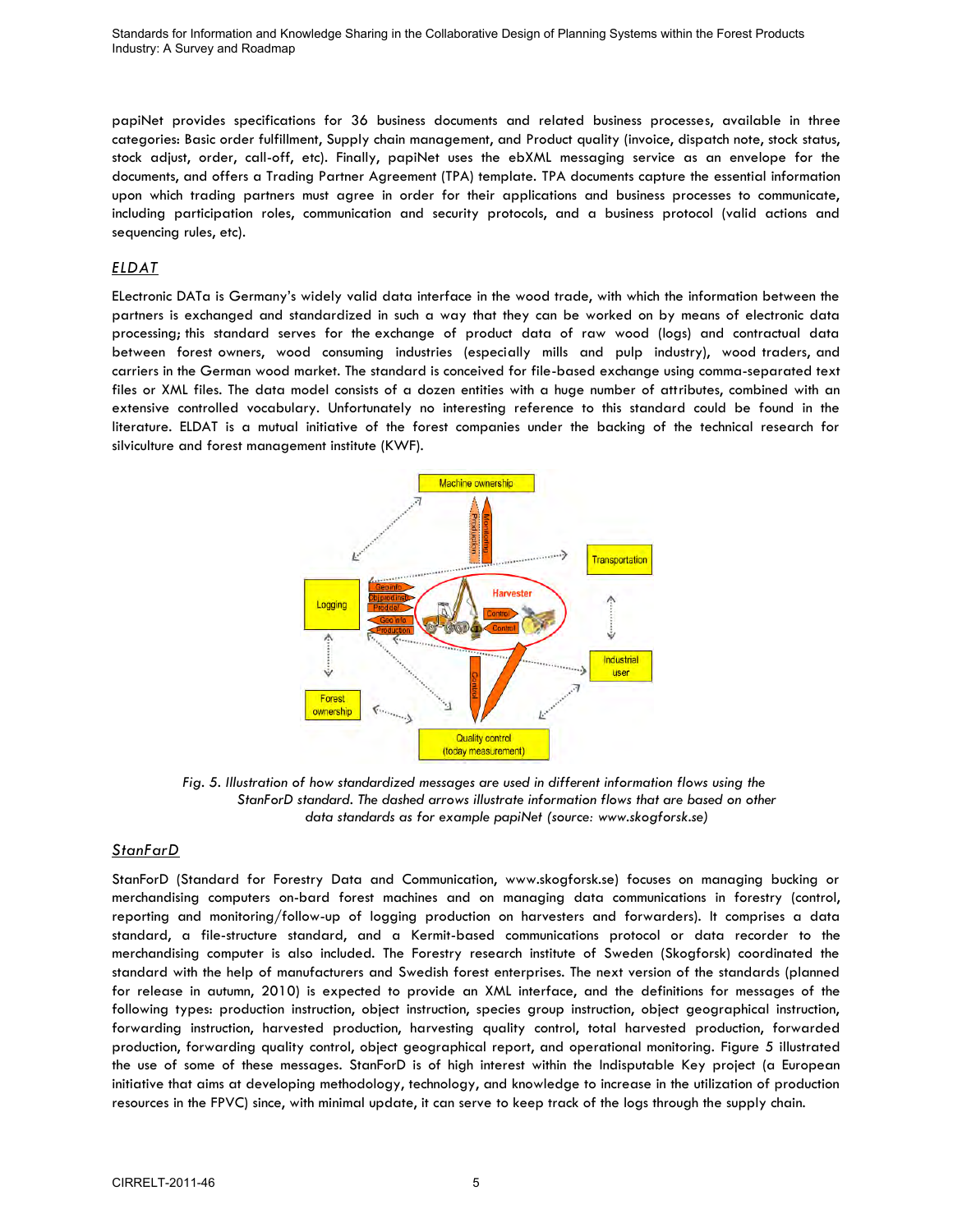### *eFIDS*

eFIDS (e-Forestry Industry Data Standard, www.oasis-open.org/committees/.../eFIDS-Description.html) is a standard designed to provide the basis for the implementation of a range of e-business applications. It has been developed within the UK by a number of leading organizations within the forestry industry and there has been wide consultation on its applicability. Full use has been made of the promotional activities of government development agencies such as Scottish Enterprise as well as the trade associations such as UKFPA (United Kingdom Forest Products Association) and other forestry groups such as ConFor (The Confederation of Forest Industries within the UK, www.confor.org.uk). OASIS (see above) continues to develop eFIDS as an international standard. The schema provides an XML framework that allows a variety of trading documents and their corresponding data to be used between various parties, but it does not define the documents themselves (For example, there is no XML element called "Delivery Note" but there is an element whose function is to contain the descriptor for a Delivery Note). The most recent version of this standard includes the following use cases: dispatch data (round timber) from supplier to buyer, weighbridge data from buyer to supplier, conventional invoicing from supplier to buyer, self-billing invoicing from buyer to supplier, dispatch/weighbridge data from 3rd party weighbridge to buyer/seller, any weighbridge to 3rd party (e.g. hauler to any of above) (www.forestryscotland.com).

## *GIS DTS*

GIS DTS (Geographic information systems data transfer standard (GIS DTS, [www.oasis-open.org/committees](http://www.oasis-open.org/committees) /forest/ charter.php) is another OASIS standard. It is meant to facilitate geographic information exchange between different systems used in the forest industry. GIS are used by the forestry industries to help manage forestry related information and plan complex harvest area. However, over the last 15-20 years, several GIS systems have been adopted, with different methods of data storage being used. GIS DTS works with different GIS systems and does not require any specific data storage format, though some basic compliance to the GIS DTS is necessary. New GIS and database systems being designed for use in the forestry industry should take note of this standard, and have data models built in a compatible way.

### *Other standards*

Two other forest-specific standards were referred to in the literature. There were local standard (VIOL standard Kommstandard in Scandinavia, and FHPDAT in Austria). Unfortunately, we were not able to find any English text describing these standards.

Finally, Appendix B presents a survey of different standardization initiatives related to other industries.

## 3.3 Standardization initiatives for IKS related to other industries

Few studies on industry specific standardization initiatives could be found in the literature. In fact, the only reviews of industry-specific standardization initiatives we found were in [\[7\]](#page-15-5) and [\[8\].](#page-15-6) These authors briefly reviewed several standards and attempted to analyze their interoperability aspect, limitations and challenges. We merely draw attention to their existence by naming them: CIDX [\(www.cidx.org;](http://www.cidx.org/) Chemical industry) – PIDX [\(committees.api.org/business/pidx;](http://committees.api.org/business/pidx) Petrolium industry) – AgXML (www.agxml.org; Grain and grain processing – AIAG [\(www.aiag.org;](http://www.aiag.org/) Automotive industry) – TexWeave [\(www.texweave.org;](http://www.texweave.org/) Textile supply chain integrated networks) – RAPID (www.rapidnet.org; Agriculture) – Odette [\(www.odette.org;](http://www.odette.org/) Automotive industry) – STAR [\(www.starstandard.org;](http://www.starstandard.org/) Standards for Technology in Automotive Retail). All these standards are made openly available to the public by consortiums formed by industry members and organizations. The general approach to development can be described using the following steps: (i) identifying of the business processes that, if electronically-enabled, would improve business-process efficiency and effectiveness, (ii) determining the data requirements of those business processes, (iii) define and maintain evolving XML schemas and related guidelines that support the data requirements, (iv) building commitment from participants to integrate XML-based messaging into their business processes and provide a forum for understanding that process. In general, there are 10 to 40 members per consortium, and the number of documents per standard varies between 17 to 60 documents. Related business processes guidelines are also provided. Finally, all the mentioned standards are XML-based however not all of them offer messaging, envelope and security specifications.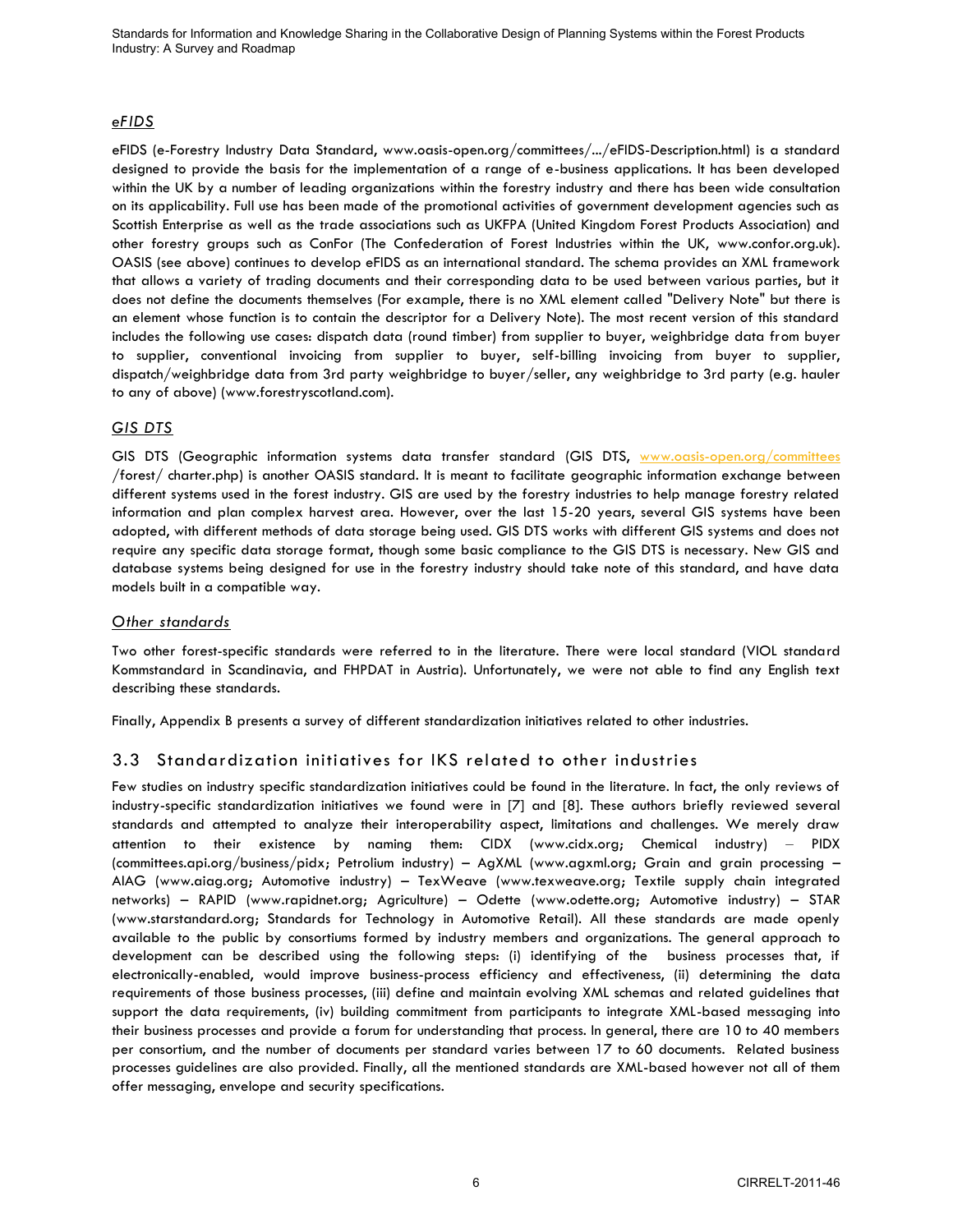## 3.4 Industry-independent ABM frameworks

An agent is an abstraction to represent complex entities and it is the main building block to form a multi-agent system (MAS). Thus, an ABM is usually implemented as MAS. Flores-Mendez [\[9\]](#page-15-7) stated that "Agent Infrastructures deal with the following aspects: (i) Ontologies: allow agents to agree about the meaning of concepts; (ii) Communication protocols: describe languages for agent communication; (iii) Communication Infrastructures: specify channels for agent communication; and (iv) Interaction Protocols: describe conventions for agent interactions". Accordingly, assuming this view of MAS infrastructure, we can assert that standards are needed for the four aspects that MAS infrastructure deals with. The research on agents, MAS and their infrastructure has been on the rise over the last two decades. Already, since the early 1990"s, several authors elaborated literature reviews about MAS architecture standardization [\[9\]\[3\]](#page-15-7)[\[13\].](#page-15-4) Many standardization initiatives were reported by the literature such General Magic, the KAoS (www.ihmc.us/research/projects/KAoS/), HMS (hms.ifw.unihannover.de/), and CoABS (www.objs.com/agility). The most prominent efforts may be those developed by OMG, and FIPA. Some details about these two initiatives are provided below. In general, these efforts focused on the interaction aspects of agent technology. In fact, many of the industry-independent standardization initiatives focused on key challenges facing commercial agent developers as they were bringing this technology to market. A particular interest was given to agent mobility (the ability to migrate in a self-directed way from one host platform to another). The agents communicate using languages that could hardly convey meanings; instead they convey objects with no semantics like in classical object middleware. As it is shown below, the advent of the web has forced these standardization initiatives to realign their specifications.

### *The OMG initiatives*

The OMG (Object Management Group, www.objs.com/agent) is an international computer industry consortium that develops enterprise integration standards for modelling, middleware and data warehousing and a wide range of industries including healthcare and manufacturing. The well knowing Unified Modeling Language (UML) is OMG"s most-used specification for modeling business processes and data structures. Within OMG, there is a special interest group that aims to extend OMG"s object management architecture to better support agent technology, to identify and recommend new OMG specifications in the agent area, and to recommend agent-related extensions to OMG specifications and to promote standard agent modeling techniques. As such, OMG"s effort was more a bottom-up activity. Another group within OMG (OMG Ontology Working Group) is working on aligning the domain modeling activities of OMG with the Semantic Web, the extension of the web, with related ontology development projects such as DARPA DAML (DARPA Agent Markup Language, www.daml.org) and IEEE SUO (IEEE Standard Upper Ontology working group, suo.ieee.org). The semantic Web (semanticweb.org) is a group of methods and technologies to allow machines to understand the meaning - or "semantics" - of information on the web.

### *The FIPA initiatives*

FIPA (Foundation for Intelligent Physical Agents, www.fipa.org) is "an IEEE Computer Society standards organization that promotes agent-based technology and the interoperability of its standards with other technologies….FIPA was originally formed as a Swiss based organization in 1996 to produce software standards specifications for heterogeneous and interacting agents and agent based systems". FIPA's effort was more a top-down activity. Its approach to MAS development was based on a "minimal framework for the management of agents in an open environment.'' This framework is described using a reference model (which specifies the normative environment within which agents exist and operate), and an agent platform (which specifies an infrastructure for the deployment and interaction of agents). At the IEEE Computer Society, it is believed that standards for agents and agent-based systems should be moved into the wider context of software development; "In short, agent technology needs to work and integrate with non-agent technologies". To this end, FIPA has been accepted to become part of the standards committees. Many of the ideas originated and developed in FIPA are now coming into sharp focus in new generations of Web/Internet technology and related specifications.

### *The ODD protocol*

The ODD (Overview, Design concepts, Details) is a standard designed as a general protocol for communicating individual-based and agent-based models. As such, it is concerned with a different perspective of ABM with regard to the OMG and FIPA standardization initiatives described above. It consists of a narrative description of the various elements of an ABM, contributing to a more rigorous formulation phase [\[20\].](#page-16-0) Each model is described using three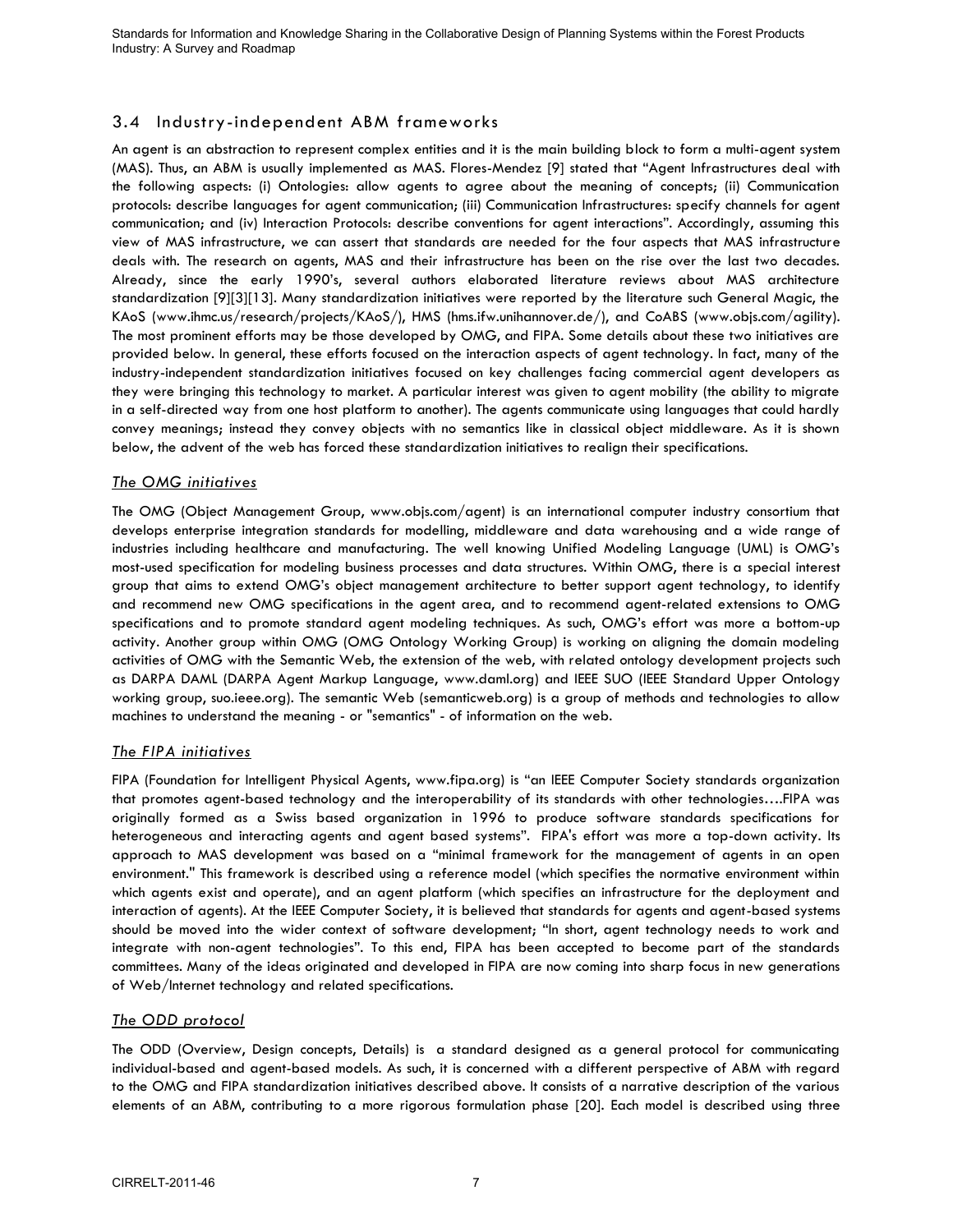blocks (overview, design concepts, and details), which are subdivided into seven elements: Purpose, state variables and scales, process overview and scheduling, design concepts, initialization, input, and submodels. ODD has been formulated and tested by 28 authors from seven different countries, and it is gaining diffusion in ecology and in social science.



*Fig. 6. General overview of the FEPP experimentation platform* 



*Fig. 7. Components of a specific implementation of a supply-chain configuration* 

# 3.5 ABM frameworks related to the forest industry

### *FEPP*

FEPP (FORAC Experimental Planning Platform, www.forac.ulaval.ca) is composed of agents that interact with each other in order to solve the global lumber supply chain planning problem. It addresses two relevant issues for the FPVC: (i) capacity to plan and coordinate operations across the supply chain and (ii) capacity to analyze the dynamics and performance of different supply chain scenarios by means of simulation [\[10\].](#page-15-8) From a functional point of view, the platform is made of an advanced planning and control system exploiting agent-technology. Users, through the use of various dedicated graphical tools and interfaces, can develop the various supply-chain scenarios to be tested and analyzed. (See Figure 6).The configuration of the platform follows an organizational design approach that consists in the division of the supply chain into business units. In turn, this division into business units is based on the natural heterogeneity of the production process. In other words, the overall problem is split into several smaller subproblems, each of which results in the managerial problem of a single organizational unit. Consequently, every agent is modelled after a specific organizational problem (Figure 7). This gives each agent the ability to solve a smaller scale problem using adapted tools. The collaboration, or the cooperation, of all agents present in the supply chain solves the value creation network global problem. Many functions are shared by all agents. For example, they can interact with each other or perform tasks when necessary and by definition, they are autonomous. Moreover, by the way in which the FEPP is conceived, each agent can be represented as a modular block that can be assembled with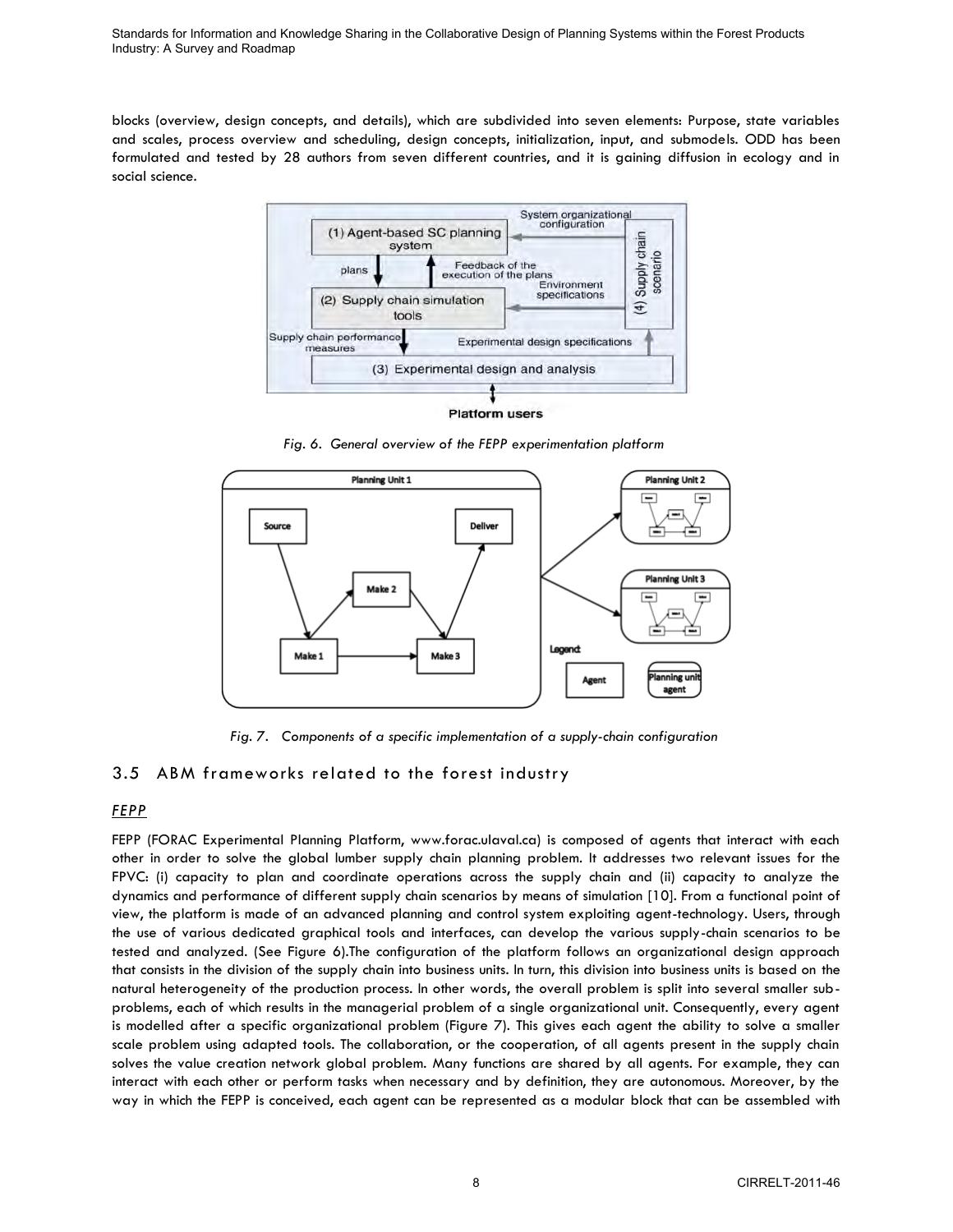others to model a supply chain. Several conversation protocols and agent behaviors have been implemented in order to produce optimized solutions in various situations.



*Figure 8. SOFIA platform (integrated view) (source: Nikitin et al., 2010)* 

### *SOFIA*

SOFIA (Seamless Operation of Forest Industry Applications, www.cs.jyu.fi/ai/OntoGroup) is a logistic control platform for B2B mediation tailored to the forestry sector of Finland [12]. It is designed to optimize logistics on the contractor site (for harvesting and transportation SME"s); it improves contractor's order management by integrating heterogeneous order base from different order makers. The platform will serve as an integrator of information systems provided from different wood buyers and forest owner associations. The orders coming from different systems will be gathered to one integrated view allowing the contractor to apply logistics optimization tool and decrease useless overheads in operation (see Figure 8). SOFIA platform design will not change existing systems of customers, but rather plug to them, and will contribute to the development of the flexible forestry service market. With this platform, the authors aim at building a strong national level network of forestry companies and organizations in order to get support and promote the new vision of flexible contracting for SMEs. Also, they intend to ensure sustainable ICT infrastructure for logging and transportation SMEs. In fact, the SOFIA platform is developed on top of UBIWARE; "a generic domain-independent middleware platform that is meant to provide support for integration, interoperability, adaptation, communication, proactivity, self-awareness and planning for different kinds of resources, systems and components." UBIWARE integrates several technologies including semantic web, agent technologies, ubiquitous computing, service-oriented architecture, and Web X.0. (e.g. data information and knowledge, software and services, humans, hardware and processes)." The UBIWARE platform is based on integration of several technologies: Semantic Web, Distributed Artificial Intelligence and Agent Technologies, Ubiquitous Computing, SOA (Service-Oriented Architecture), Web X.0, etc. It fulfills the Global Understanding Environment (GUN) concept where "various resources can be linked to the Semantic Web-based environment (introduced in section 2.3) via adapters (or interfaces), which include (if necessary) sensors with digital output, data structuring (e.g. XML) and semantic adapter components (XML to Semantic Web). Software agents are to be assigned to each resource and are assumed to be able to monitor data coming from the adapter about the state of the resource, make decisions on behalf of the resource, and to discover, request and utilize external help if needed. Agent technologies within GUN allow mobility of service components between various platforms, decentralized service discovery, utilization of FIPA communication protocols, and multi-agent integration/composition of services." For more details on the UBIWARE platform the reader is referred to [\[21\].](#page-16-1)

### *Other ABM of forest industry using industry-independent platforms*

Several other attempts were made by researchers to apply ABM to investigate the FPVC problems using commercial or free of charge simulation frameworks. In [\[14\]\[15\],](#page-15-9) Vanclay proposed the FLORES framework for spatially-explicit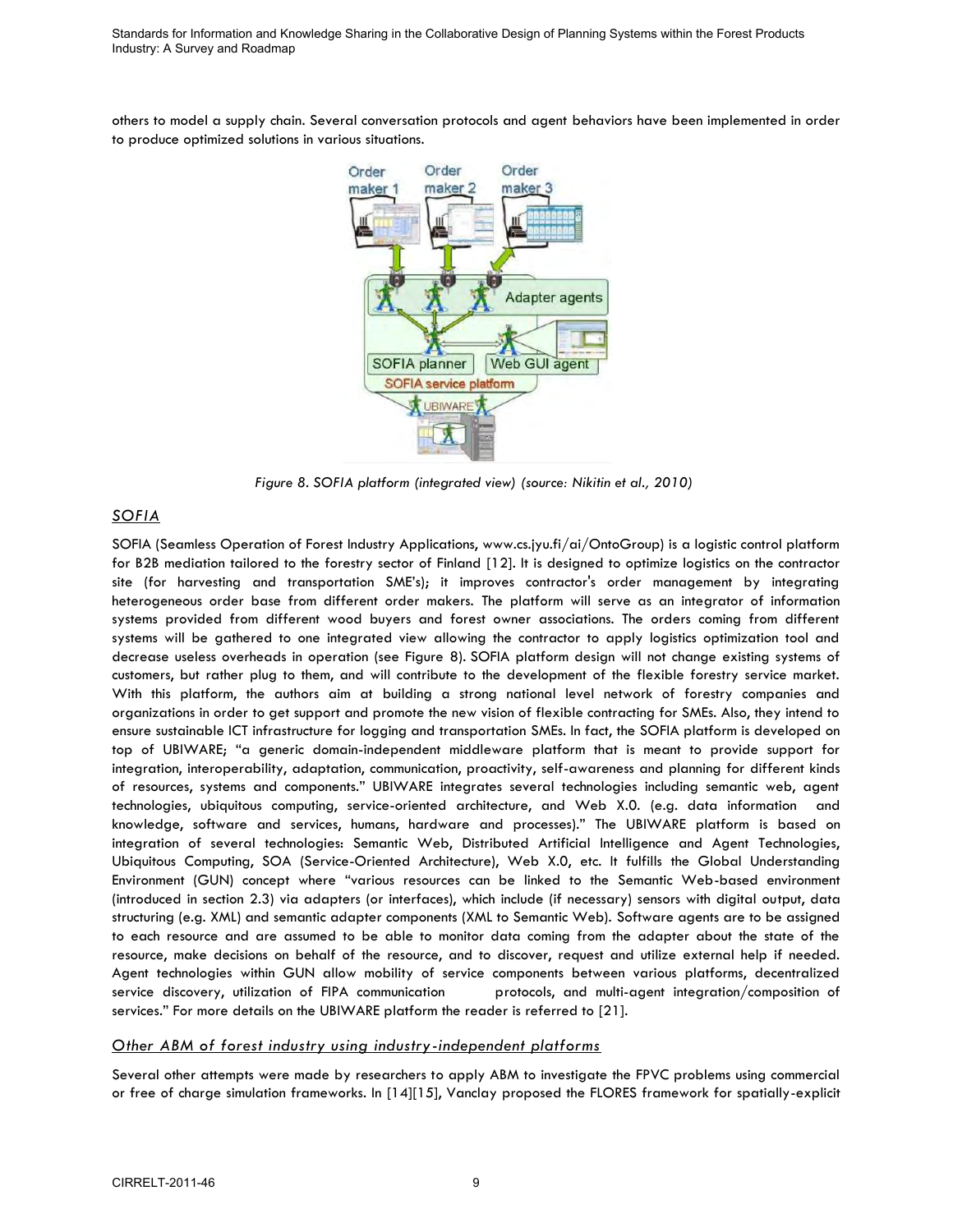modelling of the human-forest interaction, at different levels of detail. This framework is intended for policy makers and their advisors to envisage the efficacy and consequences of any initiatives (policies and incentives) to promote sustainable forestry and better land use. FLORES was built using the Simile modelling environment (www.simulistics.com). Purnomo et al. [\[16\]](#page-15-10) used CORMAS (cormas.cirad.fr), a multi-agent simulation platform specifically designed for renewable resource management systems, to examine several scenarios of sustainable forest management involving multi-stakeholders (central and local government, communities, NGOs, etc). Caridi et al. [\[17\]](#page-16-2) assessed the benefits brought by MAS connected to the CPFR (Collaborative Planning Forecasting and Replenishment) Process where trading partners work off a common forecast. The simulations were carried out using SIMPLE++ (www.tecnomatix.com), a general purpose system for the object oriented, graphical, and integrated modeling, simulation, and animation of systems and business processes. More recently, in his PhD dissertation [\[18\],](#page-16-3) Schwab presented CAMBIUM, an agent-based forest sector model for large-scale strategic analysis. Basically, CAMBIUM models the interdependencies and feedback loops between resource inventory dynamics and changing market conditions for finished products using an intermediate layer of autonomously interacting forest industry agents. It is used as a decision support tool for assessing the effect that changes in product demand (due to market dynamics) and in resource inventories (due to natural disturbances) can have on the structure and economic viability of individual companies and communities. Schwab used Repast\_3 (repast.sourceforge.net/repast\_3); a free and open source ABM toolkit. Finally, in [\[19\],](#page-16-4) Pérez and Dragićević used ArcGIS to test different management strategies based on an existing agent-based model for simulating mountain pine beetle tree mortality patterns in order to evaluate influence of different forest management practices to control insect outbreak. In fact, ArcGIS was coupled with Repast (the ABM toolkit) using an extension. Because the agent-based model was enabled to include real-time GIS data feeds, it was possible to simulate and visualize lodgepole pine stands" mortality patterns unfolding at different time steps.

Notice that Appendix C presents an overview of some other industry-independent initiatives for VC-ABM frameworks that are not related to forest sector.



*Fig. 9. Comparison of different standards/frameworks* 

## 3.6 Key findings

All the standards described above emerged from non-profit consortiums. Figure 9 depicts a comparison of these standardization alternatives based on the authors knowledge and understanding, It attempts to position the different standards with respect to each other and to emphasize the links they have with a number of aspects organized in four quadrants: FPVC segments; IKS architecture components; Planning levels or functions; ABM and simulation. One can pretend that the ideal standardization initiative should be linked to all these aspects and should correspond to the center of the circle and at equal distance from all the aspects. Unfortunately, Figure 9 shows that most of the standards are situated close to the perimeter of the circle, meaning that they are too specialized and limited in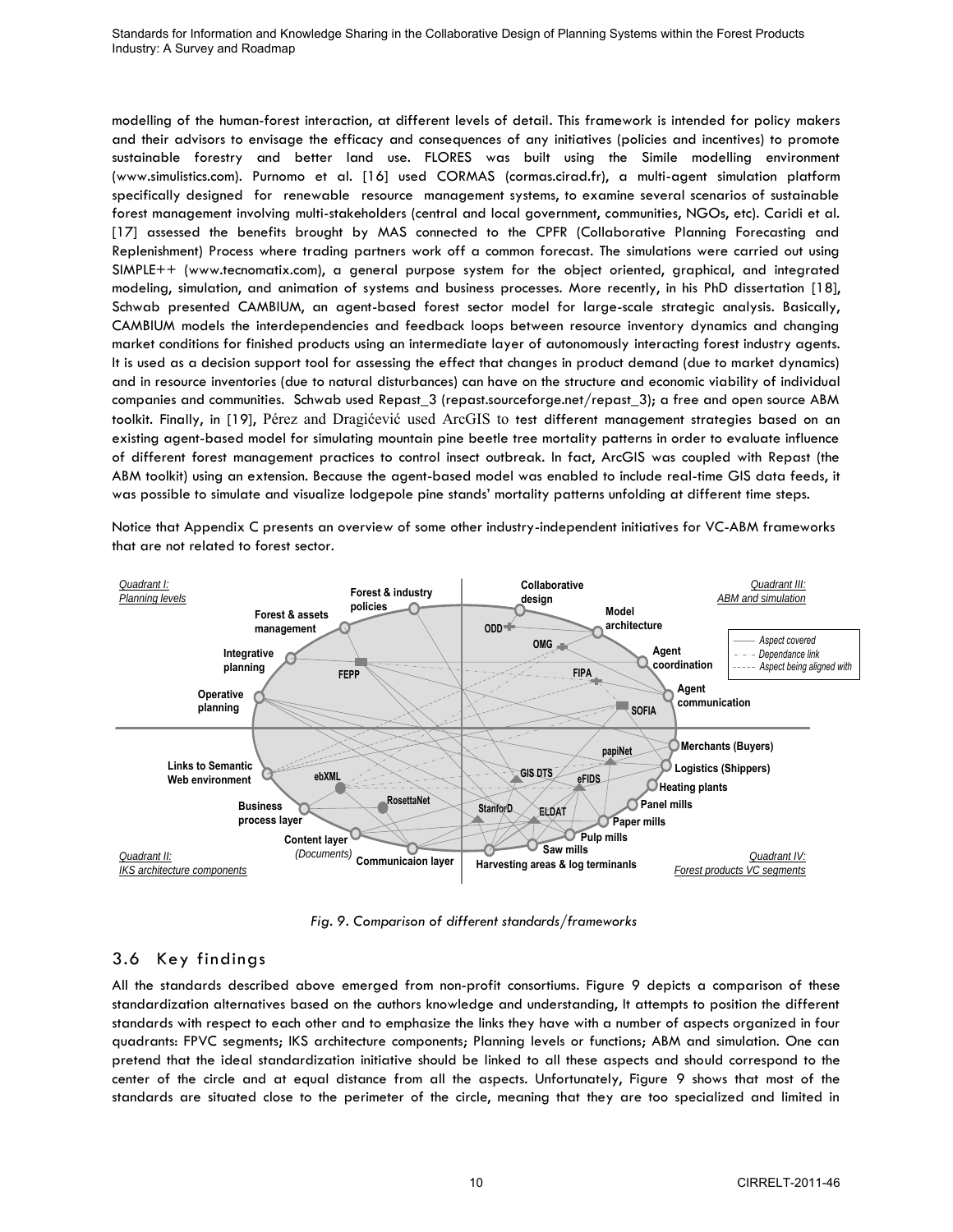scope. Many standards from the right-side quadrants rely on the ebXML framework to build their messaging layer. ebXML enables the transfer of documents between two or more parties. For instance, the papiNet has a number of independent documents, one per message type (invoice, despatch note, stock status, stock adjust, order, call-off, etc...) and it does not have a single, flexible document or schema to transit multiple message types. In fact, papiNet does not address semantic conflicts; it simply avoids them. Thus, each new application of the papiNet standard is much more likely to require schema amendments or extensions. For more flexibility and better connectivity and interoperability, Figure 9 shows that the trend is to link to semantic web environment. Finally, it appears that standards makers did not tackle ABM description and models communication. In a collaborative design context, a standard of this aspect (such the ODD framework) would be of great help.

# **4 A Roadmap Toward Defining Canadian Standards For Value Chain Modelling**

Figure 10 gives an overview of what could be the structure of the CKBP to support researchers within the VCON. It links together a number of models via the internet with one-way or two-ways links. Communication agents may be used. Some models correspond to MASs while others correspond to single agents. The models emphasize or could be concerned about different static and dynamic aspects of the value chain (e.g., products, processors, processes, customers, suppliers, transporters, business units, planning units), its business flows (information, product and financial), but also flows of the virtual artifacts used for local planning and coordination/ synchronization of the resources-use at all operational, tactical and aggregated levels. Therefore, different decision makers operating on different scales and responding to decisions made on other scales (as in Figure 2) could be simulated. What is important, here, is the interactive decision-making across various levels of authority or governance that can be portrayed, analyzed, then used, somehow, to improve the cross-scale and cross-sectoral coordination. Constant assumptions about the responses at other scales or at other levels (vertically or horizontally) of the value chain could be avoided. Seen from another perspective, this CKBP is a spatially-explicit ABM that is used as a communication tool between researchers (knowledge resources and product/service designs groups). It is a unifying translational architecture for dynamic knowledge representation removing barriers to multidisciplinary collaboration.



*Fig. 10. Illustration of the structure of a collaborative knowledge-based platform (CKBP)* 

A basic condition for the creation of the CKBP is the development and adoption of standards approaching the ideal standard described in the previous section. In this preliminary version of the roadmap towards defining this standard, we highlight a range of key issues and future challenges for some of the aspects appearing in the four quadrants of Figure 9:

1) Regarding the aspects of "Agent communication" and "Links to semantic web environment", an automated approach to semantic interoperability needs to be developed. Semantic interoperability ensures that agents of heterogeneous behavior have a common understanding of the meanings of the requested services and data. It should be supported by a well-defined ontology [11]. Ontology and semantic interoperability define for researchers a common vocabulary to share common understanding of the structure of information among people or software agents, enable reuse of domain knowledge, make domain assumptions explicit, separate domain knowledge from operational knowledge, and analyze domain knowledge. The approach should be supported by web services and it should be automated because of the dynamic and rapidly evolving environment modeled by the CKBP.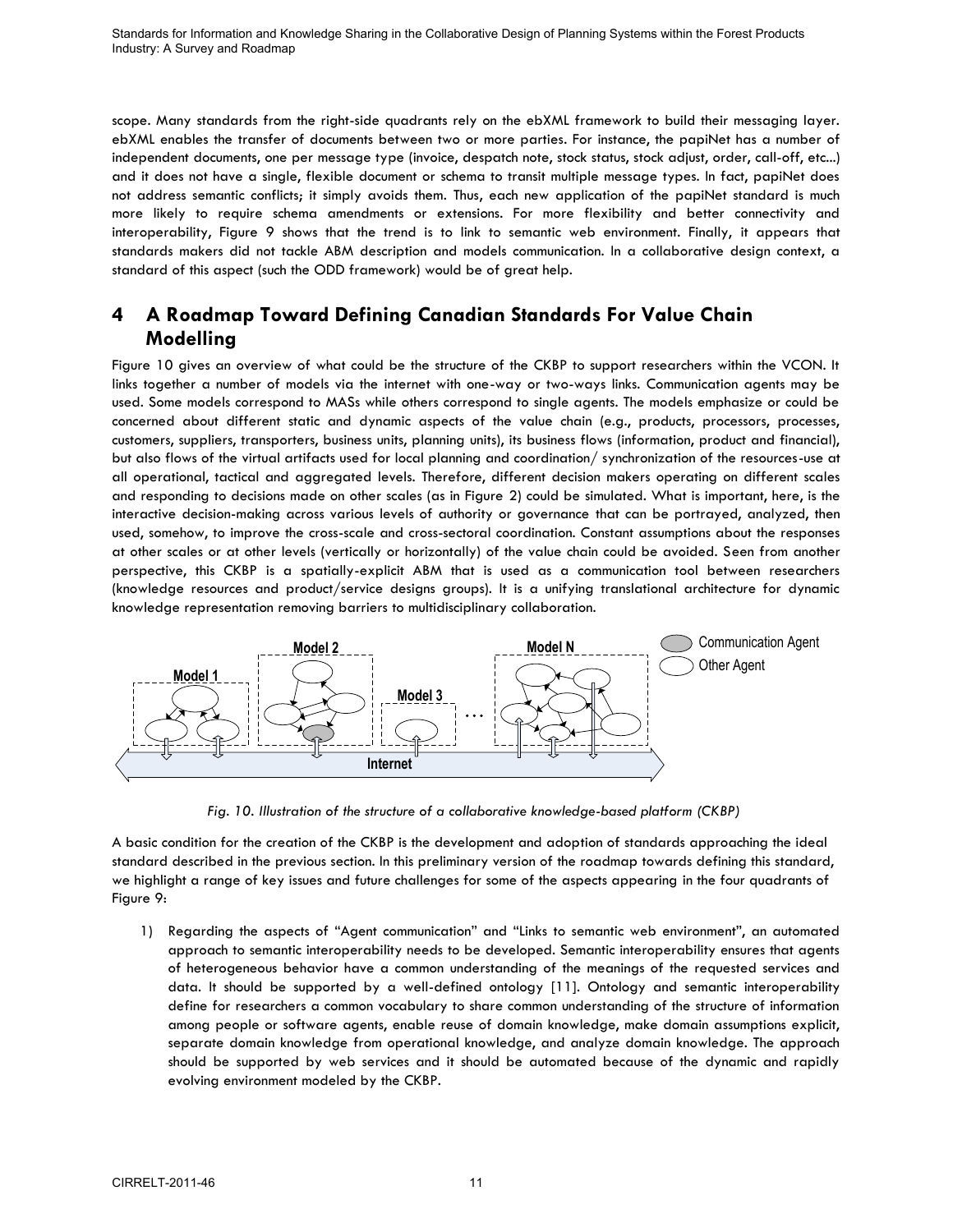- 2) Regarding the aspects of "Agent coordination" and "Business process layer", coordinational interoperability should be achieved. Coordinational interoperability deals with the interaction between agents operations; it imposes discipline on the interaction between the agents (for preserving temporal as well as functional properties). Discipline is also needed between the researchers developing the agents. Common policies, contracts and protocols to which the agents subject their activities are needed.
- 3) Regarding the aspects of "Collaborative design" and "Model architecture", structured thinking and notational interoperability are needed. A unified framework for systems thinking and modelling during the analysis phase would save valuable time for the researchers during problem structuring, dynamic modelling, scenario planning and modelling, implementation and organizational learning, etc. On the other hand, notational operability is required in order to surmount disagreements among the objects (Agents, software tools, databases) on the structure, representation or interpretation of the data. Here, a starting point could be the ODD standard. We believe that this standard could make models description and understanding much easier in the context of collaborative design.
- 4) Regarding the aspects in quadrant IV, all the segments of the FPVC should be detailed and modelled. More internal factors (manufacturing capabilities, human resources, etc) and external factors (environmental change, macroeconomic matters, technological change, legislation, socio-cultural changes, changes in the marketplace, etc) should be included in the models. The FEPP platform appears to be very promising. Also, a standard registry describing all these models should set up and maintained up-to-date. It should be very helpful to the researcher to engineer their models and scenarios.
- 5) Regarding the aspects in quadrant I, links to GIS data should become a standard. GIS data should be integrated into the design process of models and solutions at all the planning levels.

We think that the above mentioned key issues and future challenges should become very high priorities for research in the academic, government and industry research communities in the near future.

# **5 Perspective of Canadian researchers**

We examined the perspective of a number of Canadian researchers on standardization issues in their work. In all, 6 peoples were selected based on their involvement in research on VCO including 3 academic researchers from 3 different research group (2 people from each group) throughout Canada (Québec, Ontario and British Columbia) and two representatives from FPInnovations. First, the participants were introduced to the context of this work and briefed about the proposed roadmap then they were requested to respond to the following two key questions:

- Q1 What are the biggest challenges that they face in their efforts to collaborate with other research groups in order deliver on their mission?
- Q2 How can effective steps taken against the 5 key issues raised in the roadmap (automated approach to semantic interoperability; coordinational interoperability; structured thinking and notational interoperability; modelling of the all the segments of the FPVC; GIS data integration) give more depth to their work and contribute to not only disseminate their results and findings but also their models, solutions, and software components?

It was possible to reach 4 persons. A summary of the interviews is depicted in Table 1.

| Participant                                                                                                                                                             | Responses to questions $\#$ l and $\#2$                                                                                                                                                                                                                                                                                                                                                      |
|-------------------------------------------------------------------------------------------------------------------------------------------------------------------------|----------------------------------------------------------------------------------------------------------------------------------------------------------------------------------------------------------------------------------------------------------------------------------------------------------------------------------------------------------------------------------------------|
| <b>Steven Northway</b> from the                                                                                                                                         | Question 1                                                                                                                                                                                                                                                                                                                                                                                   |
| Faculty of forestry, University<br>of British Columbia. His group<br>developed the architecture and<br>design of the International<br><b>Forest and Forest Products</b> | • There is a need for a technique that can help build models in much richer way<br>especially for strategic modelling.<br>• We need to make sure that collaborators are aware of how fine are the different<br>descriptions of the products or forests from one model to another (granulometry issue).<br>For example, there is a time issue when the models (generated descriptions) or the |

*Table1 Overview about industry-related standard (excluding forestry)*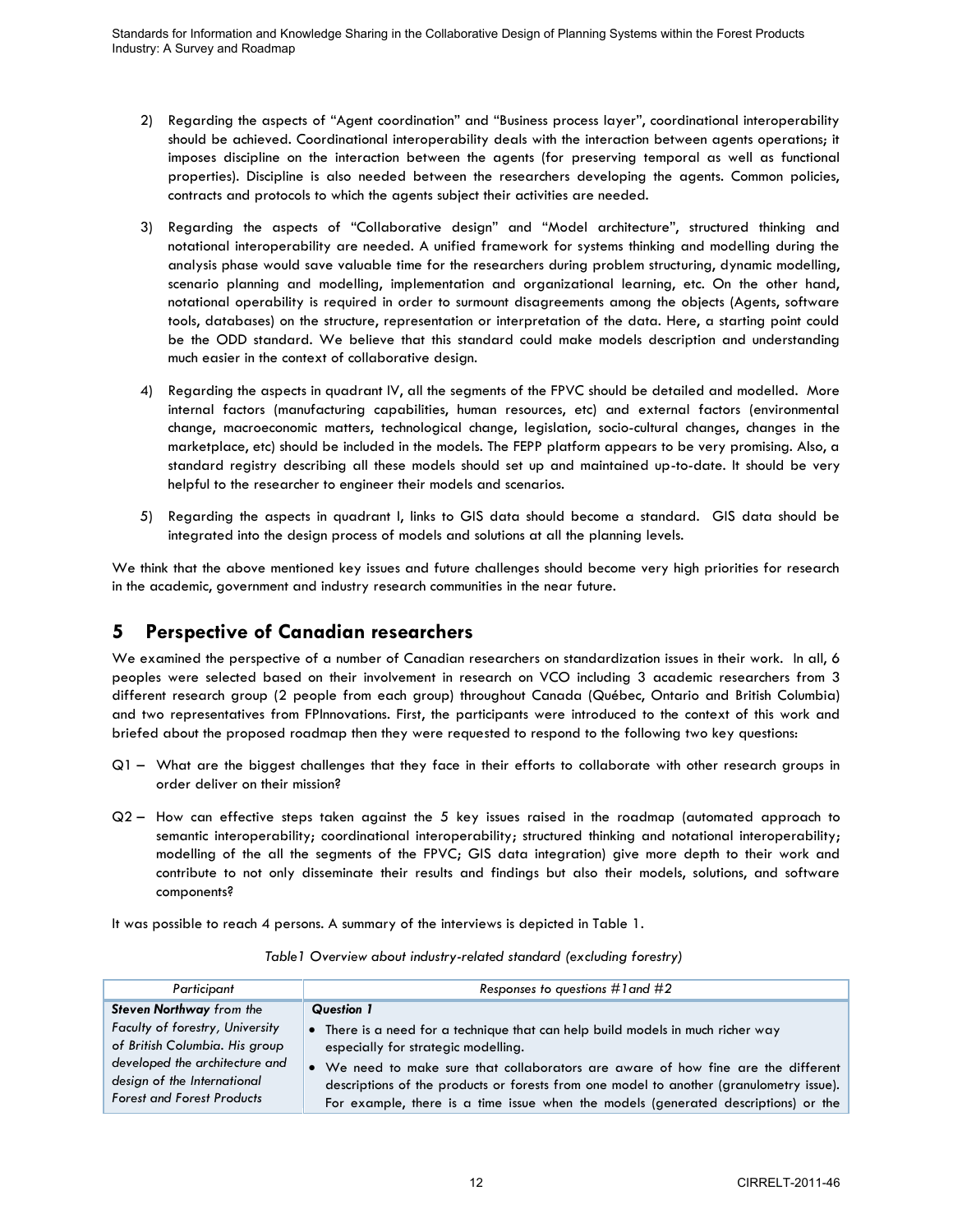| trade model (IFFP) that is used<br>to explore critical forest policy<br>issues such as plantation<br>development and illegal<br>logging. Basically, the IFFP is a<br>JAVA program/servlet that<br>will: (1) translate text files,<br>describing the problem, into a<br>LP formulation, (2) initiate the<br>LP solver and (3) translate the<br>solution into HTML reports. | data were not generated for the consistent time steps. Another example is the<br>geographical extend (for instance, models built on provincial basis may use different<br>jurisdiction or different ecosystem basis).<br>In general, our problems are well defined but we lack data (data not detail enough to<br>$\bullet$<br>drive the decision).<br><b>Question 2</b><br>• There is no doubt about the fact all the five points are very important. The will lead to<br>better models and better collaboration.<br>• We might need to start with the first 3 points.<br>. The first point (semantic interoperability) is especially very important. "If you get the<br>first point you cover a lot of things".                                                                                                                                                                                                                                                                                                                                                                                                                                                                                                                             |
|---------------------------------------------------------------------------------------------------------------------------------------------------------------------------------------------------------------------------------------------------------------------------------------------------------------------------------------------------------------------------|-----------------------------------------------------------------------------------------------------------------------------------------------------------------------------------------------------------------------------------------------------------------------------------------------------------------------------------------------------------------------------------------------------------------------------------------------------------------------------------------------------------------------------------------------------------------------------------------------------------------------------------------------------------------------------------------------------------------------------------------------------------------------------------------------------------------------------------------------------------------------------------------------------------------------------------------------------------------------------------------------------------------------------------------------------------------------------------------------------------------------------------------------------------------------------------------------------------------------------------------------|
| <b>Francis Fournier</b> is highly<br>involved in FPInnovation's<br>Transformative technologies<br>research program developed<br>with industry and government<br>partners.                                                                                                                                                                                                 | Question 1<br>• There is a lack of tools (decision-making solutions needed by the manufacturer) for<br>some link of the forest products value chain. At FPInnovations, they started to link<br>together their software tools in order to built an operational tool than ca be used to<br>generate more complete answers.<br>. There are many software tools already available or that are being developed. The<br>exchange of data between the software is really a challenge. For instance, the<br>government holds inventory data in a very specific format and highly aggregate so<br>these data cannot be used at an operational level using their decision-making tools<br><b>Question 2</b><br>. The different action steps brought by the roadmap are properly aligned with the<br>needs of their research program.<br>• At FPInnovations, the different software are stand alone applications. However, when<br>two applications need to talk to each other, they do that via a bridge (a specific<br>software component) built for them. It is clear that a standard semantic language would<br>greatly standardize the bridges.<br>. However, Francis is questioning the will of the different parties to share data and<br>models. |
| Jonathan Gaudreault is<br>researcher from FORAC, Laval<br>University, involved in<br>distributed search for supply<br>chain coordination using agent<br>technology.                                                                                                                                                                                                       | <b>Question 1</b><br>• The inconsistency in the hypotheses and the data between different groups is the main<br>challenge.<br>. For now, they do not attempt to integrate models by different researchers because<br>they are aware of the huge efforts needed in order to learn about the hypotheses that<br>were made, how to validate them and how to modify the models in order comply with<br>the hypotheses. Also, the data could be inconsistent.<br><b>Question 2</b><br>• All the different action steps brought by the roadmap are interesting. However, we<br>need to think where to position the actions along the value chain as some actions could<br>be more important than other depending on where we are in the value chain. For<br>instance, too many research efforts were devoted to model the forest resources or<br>some wood transformation processes however very few attempts were made to model<br>the market or the customer demand and preferences.                                                                                                                                                                                                                                                              |
| Jean-Marc Frayret is a<br>professor at École<br>Polytechnique de Montréal. He<br>has research projects in (i)<br>operations and supply chain<br>management and in (ii)<br>distributed decision making<br>integration in manufacturing<br>networks. He applies the tools<br>of operations research and<br>multi-agent systems to design<br>advanced planning and           | <b>Question 1</b><br>• It is relatively easy for professors to work together and exchange ideas.<br>The<br>professors are looking to integrate their decision tools rather than their models.<br>• The real challenge is not in the seamless exchange of data between models but in how<br>we built the models so to avoid gaps of variables that were not considered by any of<br>the models.<br>Currently, he is focusing on solving specific problems for some enterprises but definitely<br>٠<br>he believes that there will be a need to standardize blocs of models and integrate<br>models in order built tools for large simulation.<br><b>Question 2</b><br>• In general, the proposed roadmap is driving the researchers in the right direction.                                                                                                                                                                                                                                                                                                                                                                                                                                                                                    |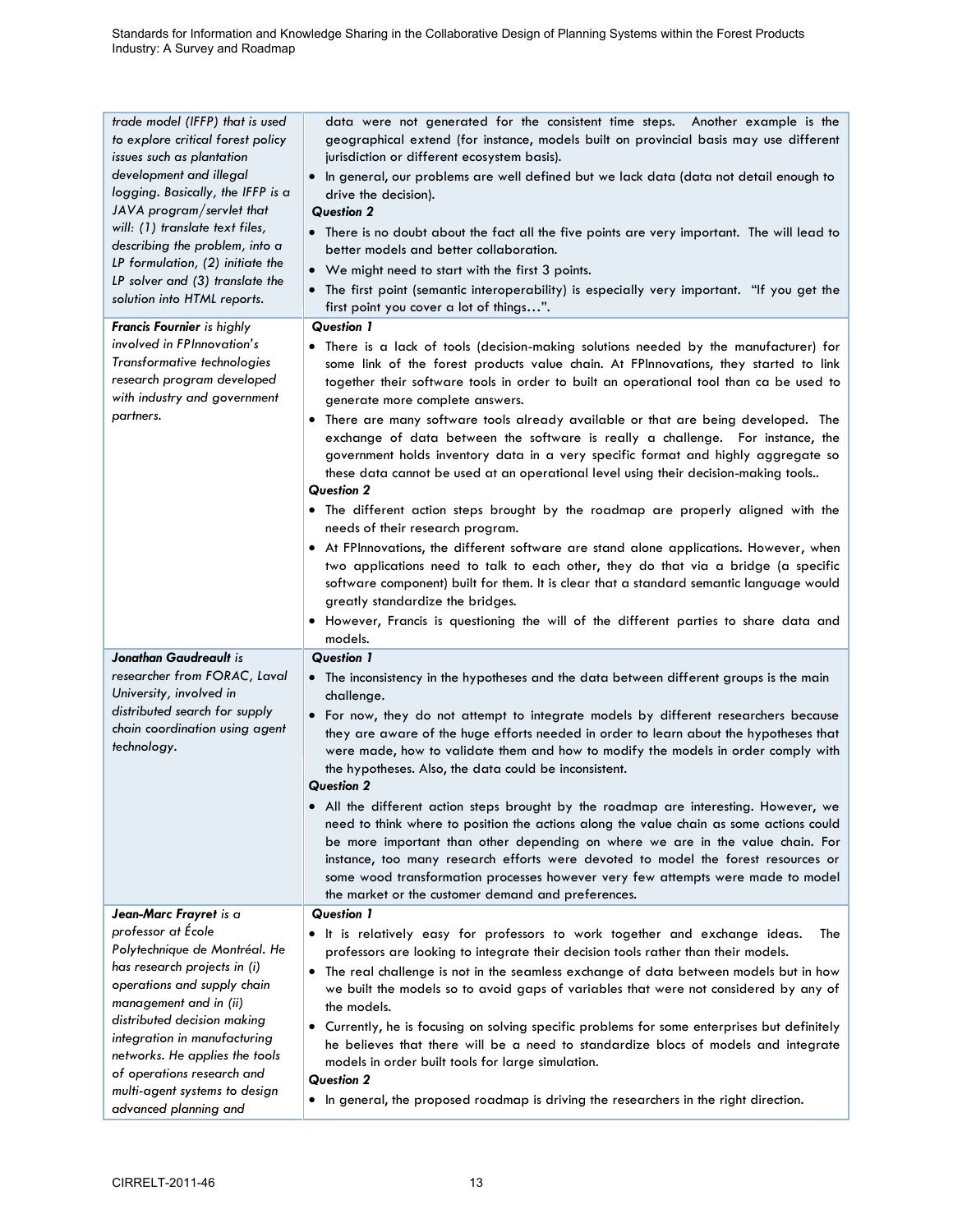| scheduling systems. | However, we should be aware that it implies huge efforts.                               |
|---------------------|-----------------------------------------------------------------------------------------|
|                     | • There are precedence relationships between the 5 key issues raised by the roadmap     |
|                     | that should be clearly defined and strictly observed.                                   |
|                     | • The standardization should be made at the semantic base. It would be very interesting |
|                     | if future models are built using the same semantic basis.                               |
|                     | • We can think of future agents that are enabled to use a standard semantic in their    |
|                     | decision making abilities and for coordination between each other.                      |

# **6 Conclusion**

The paper presented literature review about information and knowledge sharing in the context of collaborative and agent-based modelling of the FPVC. Then, a preliminary version of a roadmap towards defining a standard to be used in a collaborative knowledge-based platform to support researchers within the VCON was proposed. The research and development needs defined by this roadmap fit in the general trend toward internet-based computing (also referred to as cloud computing). When asked to give their perspective about the proposed roadmap, the researchers (3 academic researchers and 1 representative from FPInnovations) unanimously stated their support to the identified research priorities.

# **7 References**

- <span id="page-15-0"></span>[1] D"Amours, J. M. Frayret, J. Gauclreault, L. LeBel, and A. Martel. Chaînes de création de valeur. In Manuel de foresterie. Collectif, Les éditions MultiMondes. 2009.
- [2] E. Gebetsroither, A. Kaufmann, U. Gigler, and A. Resetarits. Agent-Based Modelling of Self-Organisation Processes to support Adaptive Forest Management. Contributions to Economics. , Part 4: 153–172, 2006.
- <span id="page-15-1"></span>[3] H. F. Ahmad . Multi-Agent Systems: Overview of a New Paradigm for Distributed Systems. 7th IEEE International Symposium on High Assurance Systems Engineering (HASE'02). 2002.
- $[4]$  E. Liu, and A. Kumar. Leveraging information sharing to increase supply chain configurability.  $24<sup>th</sup>$ International Conference on Information Systems, 523–537, 2003.
- <span id="page-15-2"></span>[5] B. Shore. Information sharing in global supply chain systems. Journal of Global Information Technology Management, pages 27–50, 2001.
- <span id="page-15-3"></span>[6] B. Medjahed, B. Benatallah, A. Bouguettaya, A. H. H. Ngu, and A. K. Elmagarmid. Business-to-business interactions: issues and enabling technologies. VLDB Journal, 12:59– 85, 2003.
- <span id="page-15-5"></span>[7] J. M. Nurmilaakso, P. Kotinurmi, and H. Laesvuori. XML-based e-business frameworks and standardization. Computer Standards & Interfaces, 28(5):585-599, 2006.
- <span id="page-15-6"></span>[8] C. M. Chituc, C. Toscano, and A. Azevedo. Interoperability in collaborative networks: Independent and industry-specific initiatives – The case of the footwear industry. Computers in Industry, 59:741-757, 2008.
- <span id="page-15-7"></span>[9] R. A. Flores-Mendez. Towards a standardization of multi-agent system frameworks. ACM Crossroads Student Magazine. http://www.acm.org/crossroads/xrds5-4/multiagent.html, accessed 13 September 2001.
- <span id="page-15-8"></span>[10] J. M. Frayret, S. D"Amours, A. Rousseau, S. Harvey, and J. Gaudreault. Agent-based supply-chain planning in the forest products industry. International Journal on Flexible Manufacturing Systems, 19:358–391, 2007.
- [11] H. K. Lin, J. A. Harding, and M. Shahbaz. Manufacturing system engineering ontology for semantic interoperability across extended project teams, Inter. Journal of Production Research, 42(24):5099-5118, 2004.
- [12] S. Nikitin, V. Terziyan, and M. Lappalainen. SOFIA: Agent scenario for the forest industry: Tailoring UBIWARE platform towards industrial agent-driven solutions. International Conference on Enterprise Information Systems (ICEIS), 2010.
- <span id="page-15-4"></span>[13] J. Odell. Update: Agent standardization efforts. Executive Update. 4(17), Cutter Consortium, 2002.
- <span id="page-15-9"></span>[14] J. K. Vanclay. FLORES: for exploring land use options in forested landscapes. Agroforestry Forum, 1998.
- [15] J. K. Vanclay. Why model landscapes at the level of households and fields. Small-scale Forest Economics, Management and Policy, 2(2):121–134, 2003.
- <span id="page-15-10"></span>[16] H. Purnomo, Y. Yasmi, R. Prabhu, L. Yuliani, H. Priyadi, and J. K. Vanclay. Multi-agent simulation of alternative scenarios of collaborative forest management. Small-scale Forest Economics, Management and Policy, 2(2):277-292, 2003.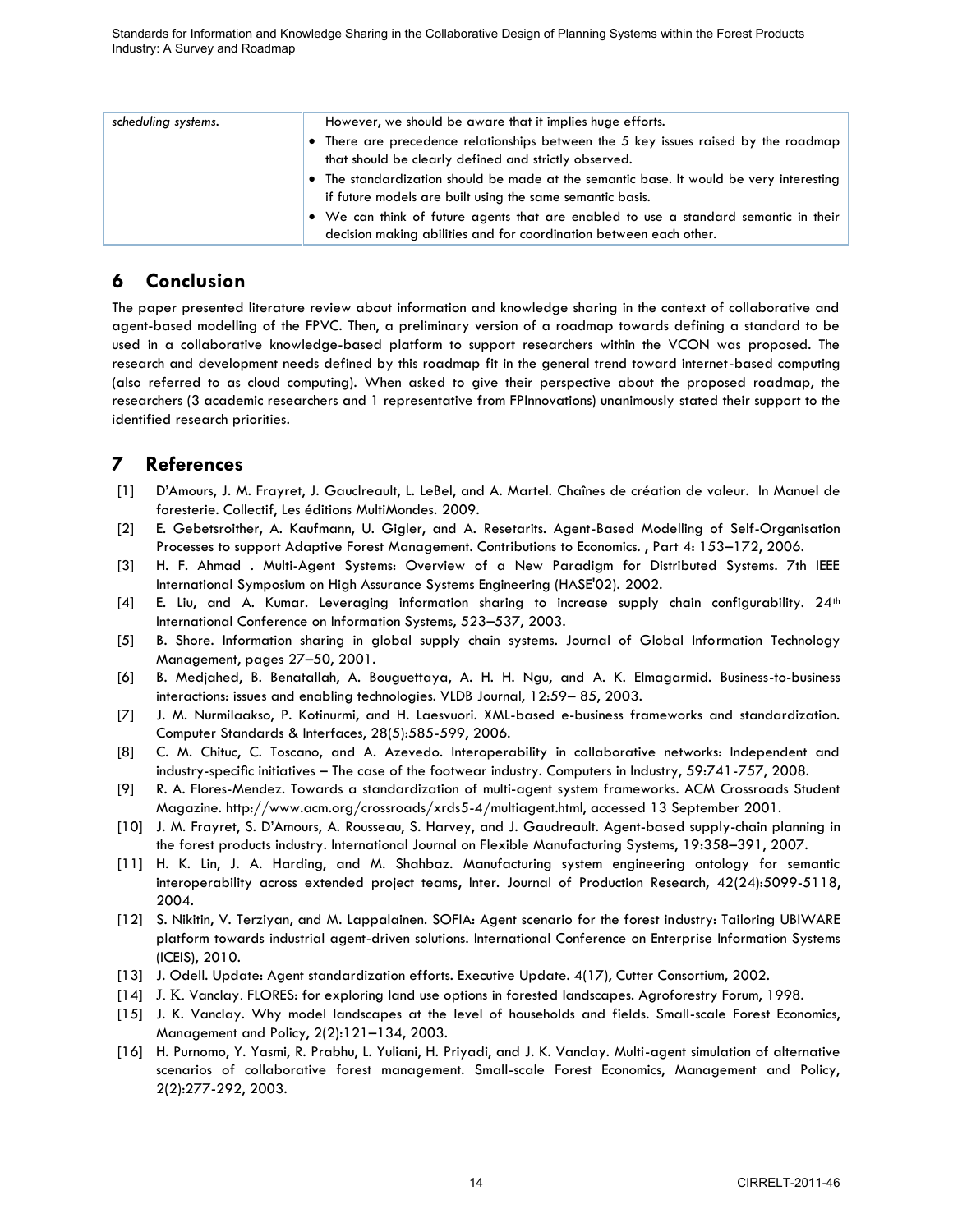- <span id="page-16-2"></span>[17] M. Caridi, R. Cigolini, and D. De Marco. Linking autonomous agents to CPFR to improve SCM. Journal of Enterprise Information Management, 19(5):465-482, 2006.
- <span id="page-16-3"></span>[18] O. S. Schwab. An agent-based forest sector modeling approach to analyzing the economic effects of natural disturbances. Dissertation, University of British Columbia, 2008.
- <span id="page-16-4"></span>[19] L. Pérez, and S. Dragićević. Exploring forest management practices using an agent-based model of forest insect infestations. Proceedings of the International Environmental Modelling and Software Society, 2010.
- <span id="page-16-0"></span>[20] V. Grimm, U. Berger, F. Bastiansen, S. Eliassen, V. Ginot, J. Giske, J. Goss-Custard, T. Grand, S. K. Heinz, G. Huse, A. Huth, J. U. Jepsen, C. Jørgensen, W. M. Mooij, B. Muller, G. Pe"er, C. Piou, S. F. Railsback, A. M. Robbins, M. M. Robbins, E. Rossmanith, N. Ruger, E. Strand, S. Souissi, R. A. Stillman, R. Vabø, U. Visser, D. L. DeAngelis. A standard protocol for describing individual-based and agent-based models", Ecological Modelling, 198:115–126, 2006.
- <span id="page-16-1"></span>[21] A. Naumenko, A. Katasonov, and V. Terziyan. A Security Framework for Smart Ubiquitous Industrial Resources. In Enterprise Interoperability II: New challenges and approaches. Ricardo J. Gonçalves, Jörg P. Müller, Kai Mertins and Martin Zelm (Eds), pages 183-194, Springer, 2007.

# **APPENDIX A: Overview of the components in a typical architecture for IKS in VC**

*Table A.1 Overview about of the components in a typical architecture for IKS in VC* 

*Technical term / Description / References*

#### **Business process (or Workflow process)**

*A collection of activities related by data and control flow relationships. An activity is typically performed by executing a program, enacting a human/machine action, or invoking another process (called sub-process). Programs, persons, machines, and data used to perform workflow processes are called workflow resources.*

*Description of all the details of a certain business operation flow, including the transaction flow, document schemas, rules and restrictions. Business processes specify activities to be carried out in a given order, for example, when a business document should be sent and how and when it should be answered. The frameworks define these using diagrams and/or textual descriptions.*

*Nurmilaakso et al. (2006), Medjahed et al. (2003).*

#### **Business document**

*Business document specifications define the structure and contents of business documents exchanged in a commonly understood fashion. For example, a "purchase order request" business document guides how products, dates, financial amounts and currencies are presented. This is achieved by schemas provided by the e-business frameworks for validating the contents of business documents.* 

*Business documents are used for interactions at the content layer. A business document is a set of information components that are interchanged as part of a business process. Business documents are composed of three types of components: core components, domain components, and business information objects. Core components, stored in the core library, are information components that are re-usable across industries. Domain components and business information objects are larger components stored in the domain library and business library, respectively.*

*Nurmilaakso et al. (2006), Medjahed et al. (2003).*

### **Business Messaging**

*Messaging specifies the envelope for the business document as well as the packaging, security, and transportation standards to be used (general information exchange standard).*

#### **Web service**

*"A software system designed to support [interoperable](http://en.wikipedia.org/wiki/Interoperability) [machine-to-machine](http://en.wikipedia.org/wiki/Machine-to-Machine) interaction over a [network.](http://en.wikipedia.org/wiki/Computer_network) It has an interface described in a machine-processable format (specifically Web Services Description Language [WSDL\)](http://en.wikipedia.org/wiki/Web_Services_Description_Language). Other systems interact with the Web service in a manner prescribed by its description using [SOAP](http://en.wikipedia.org/wiki/SOAP) messages, typically conveyed using HTTP with an XML serialization in conjunction with other Web-related standards."*

*en.wikipedia.org*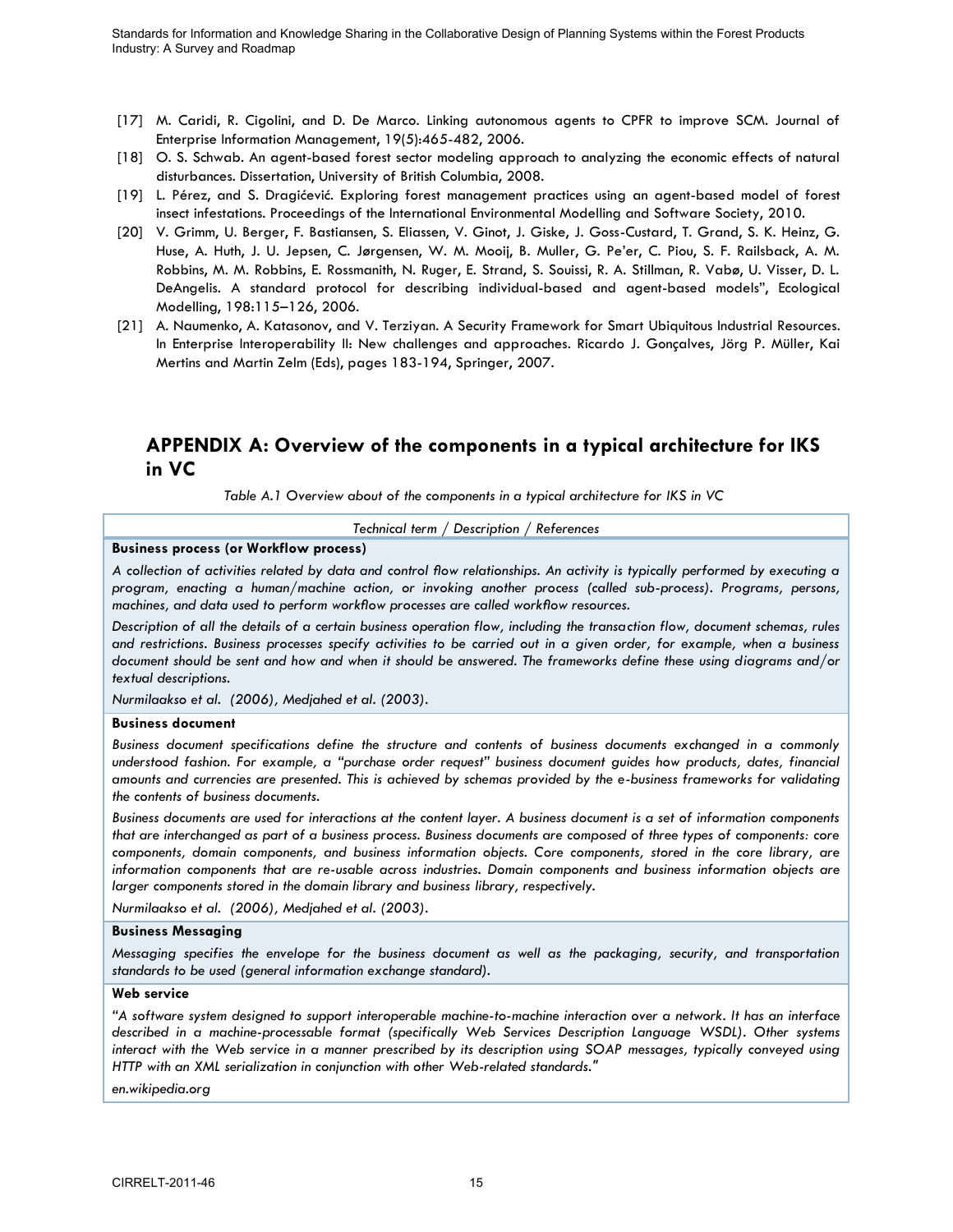## **SOAP**

*SOAP, originally defined as Simple Object Access Protocol, is a [protocol](http://en.wikipedia.org/wiki/Protocol_%28computing%29) specification for exchanging structured information in the implementation of [Web Services](http://en.wikipedia.org/wiki/Web_Service) in [computer networks.](http://en.wikipedia.org/wiki/Computer_network) It relies on XML for its message format, and usually relies on other [Application Layer](http://en.wikipedia.org/wiki/Application_Layer) protocols, most notably [Remote Procedure Call](http://en.wikipedia.org/wiki/Remote_Procedure_Call) (RPC) and [Hypertext Transfer](http://en.wikipedia.org/wiki/Hypertext_Transfer_Protocol)  [Protocol](http://en.wikipedia.org/wiki/Hypertext_Transfer_Protocol) (HTTP), for message negotiation and transmission.* 

*As a layman's example of how SOAP procedures can be used, a SOAP message could be sent to a web-service-enabled web site, for example, a real-estate price database, with the parameters needed for a search. The site would then return an XML-formatted document with the resulting data, e.g., prices, location, features. Because the data is returned in a standardized machine-parseable format, it could then be integrated directly into a third-party web site or application.*

### *en.wikipedia.org*

## **XML**

*XML is a meta-markup language for expressing structured documents, and it defines the syntax in which other specific markup languages can be written (An XML document consists of nested data items called elements which can have subelements and attributes). However, the applications do not understand each other by only having information in an XML document; it only provides a way to access information.*

*Nurmilaakso et al. (2006)*

# **APPENDIX B: Standardization initiatives related to other industries**

Few studies on industry specific standardization initiatives could be found in the literature. In fact, the only reviews of industry-specific standardization initiatives can be found in Chituc *et al.* (2008) and Nurmilaakso *et al.* (2006). Thus, the results presented in Table below are based on the work of these authors. We very briefly present each standard and we attempt to analyse its interoperability aspect, its limitation and its challenges.

*Standard / Description / Industrial sector / Published specification / Interoperability aspect*

#### **CIDX [www.cidx.org](http://www.cidx.org/)**

*A consortium formed by about 50 members form the chemical industry. In 2009, CIDX transitioned its standards and operations to the Open Application Group (OAGi) and the American Chemistry Council's Chemical Information Technology Center (ChemITC)*

60 business documents and relates Business process guidelines, messaging, envelope and security specifications. Also, the standard provides various implementation tools.

XML-based.

**PIDX [committees.api.org/business/pidx](http://committees.api.org/business/pidx)**

*A consortium formed by the American Petroleum Institute and about 20 members of the petroleum industry.*

*17 business documents and related business processes. Also include messaging specifications.* 

*XML-based e-business. To tackle semantic interoperability, PIDX is pursuing efforts towards developing a Petroleum Industry Data Dictionary meeting the needs of this industry.*

#### **AgXML [www.agxml.org](http://www.agxml.org/)**

*An organization of grain and processing companies, and related entities, committed to develop standards for the efficient and effective communication of information electronically through the entire agribusiness supply.*

The general approach to development is as follows:

- Identify business processes that, if electronically-enabled, would improve business-process efficiency and effectiveness.
- Determine the data requirements of those business processes.
- Define and maintain evolving XML schemas and related guidelines that support the data requirements.
- Build commitment from participants to integrate XML-based messaging into their business processes and provide a
- forum for understanding that process.

**AIAG (Automotive Industry Action Group) [www.aiag.org](http://www.aiag.org/)**

*This is one among several initiatives are available for the automotive industry, aiming at developing tools, standards, guidelines, and recommendation for improving the flow of goods, services, product data and business information through*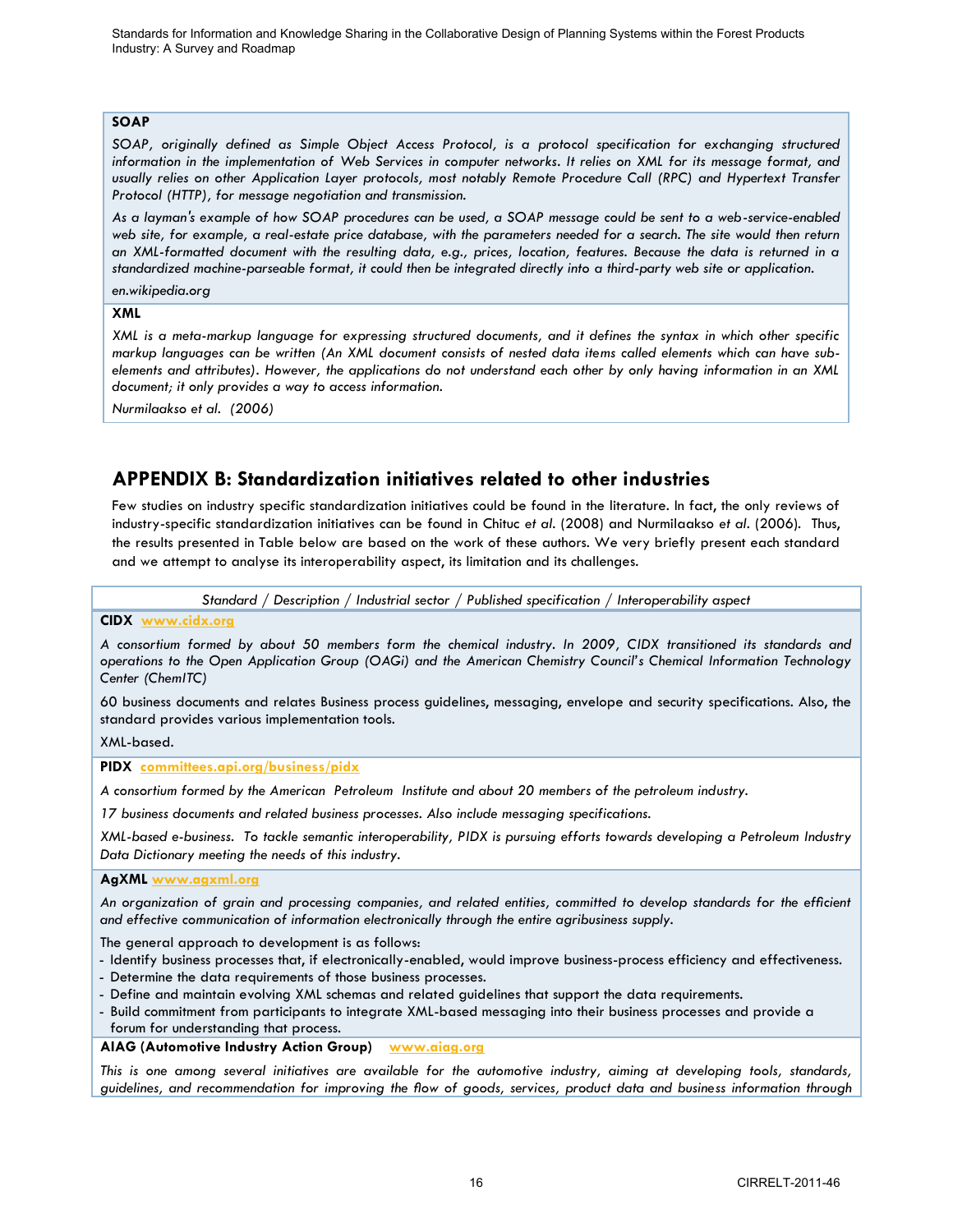*the automotive supply chain.*

### **TexWeave [www.texweave.org](http://www.texweave.org/)**

### **Standardization and Interoperability in the Textile Supply Chain Integrated Networks**

*A CEN/ISSS standardization initiative aiming at providing an interoperability framework for textile/clothing sector based on standardized electronic document exchange, using XML-Schema and the Internet, and at fostering its adoption in business communities. The results achieved so far comprise business models for fabric and clothing supplying, XML templates for document exchange, and a common dictionary.*

### **RAPID [http://www.rapidnet.org](http://www.rapidnet.org/)**

*A standard by a not-for-profit organization formed by leading agricultural companies supporting the agriculture community to take advantage of new developments in electronic communication. It makes us of EDI, XML, Bar Coding, Sales Reconciliation Format, unit measure conversion, and endorses Web services interoperability profile concept. Some XML transaction schema files were developed in collaboration with CIDX. It provides a Data Dictionary.*

#### **Odette [www.odette.org](http://www.odette.org/)**

*Odette International is an organisation, formed by the automotive industry for the automotive industry. It sets the standards for e-business communications, engineering data exchange and logistics management, which link the 4000 plus businesses in the European motor industry and their global trading partners.*

### **STAR (Standards for Technology in Automotive Retail) [www.starstandard.org](http://www.starstandard.org/)**

*Several initiatives are available for the automotive industry, aiming at developing tools, standards, guidelines, and*  recommendation for improving the flow of goods, services, product data and business information through the automotive *supply chain, such as: the AIAG, STAR, and JAPIA (Japanese Automotive Parts Industry Association), Odette and JAMA (Japanese Automotive Manufacturers Association) jointed their forces to build a global Joint Automotive Data Model (JADM) that will be the foundation for enabling common, consistent business vocabularies at the data level, allowing various business domains to retain their existing infrastructure and BPs.* 

*A first version is expected to be released during 2007.*

# **APPENDIX C: Other industry-independent initiatives for VC-ABM frameworks**

*Group initiative / Description*

#### **KAoS**

*An important standardization effort is pursued by researchers of the Knowledge-able Agent-oriented System [3] architecture. This system, which is also known as KAoS, is described as ``an open distributed architecture for software agents.'' The KAoS architecture describes agent implementations (starting from the notion of a simple generic agent, to role-oriented agents such as mediators and matchmakers), and elaborates on the interactive dynamics of agent-to-agent messaging communication by using conversation policies.*

#### **General Magi**

*General Magic is a commercial endeavor researching mobile agent technology for electronic commerce. Conceptually, this technology models a MAS as an electronic marketplace that lets providers and consumers of goods and services find one another and transact business. This marketplace is modeled as a network of computers supporting a collection of places that offer services to mobile agents. Mobile agents, which are entities that reside in one particular place at a time, have the following capabilities:* 

- *they can travel, to move from one place to another*
- *they can meet other agents, which allows them to call one another agent's procedures*
- *they can create connections, to allow an agent to communicate with another agent in a different place*
- *they have authority, which indicates the real-world individual or organization that the agent represents*
- *they have permits to indicate the capabilities of agents*